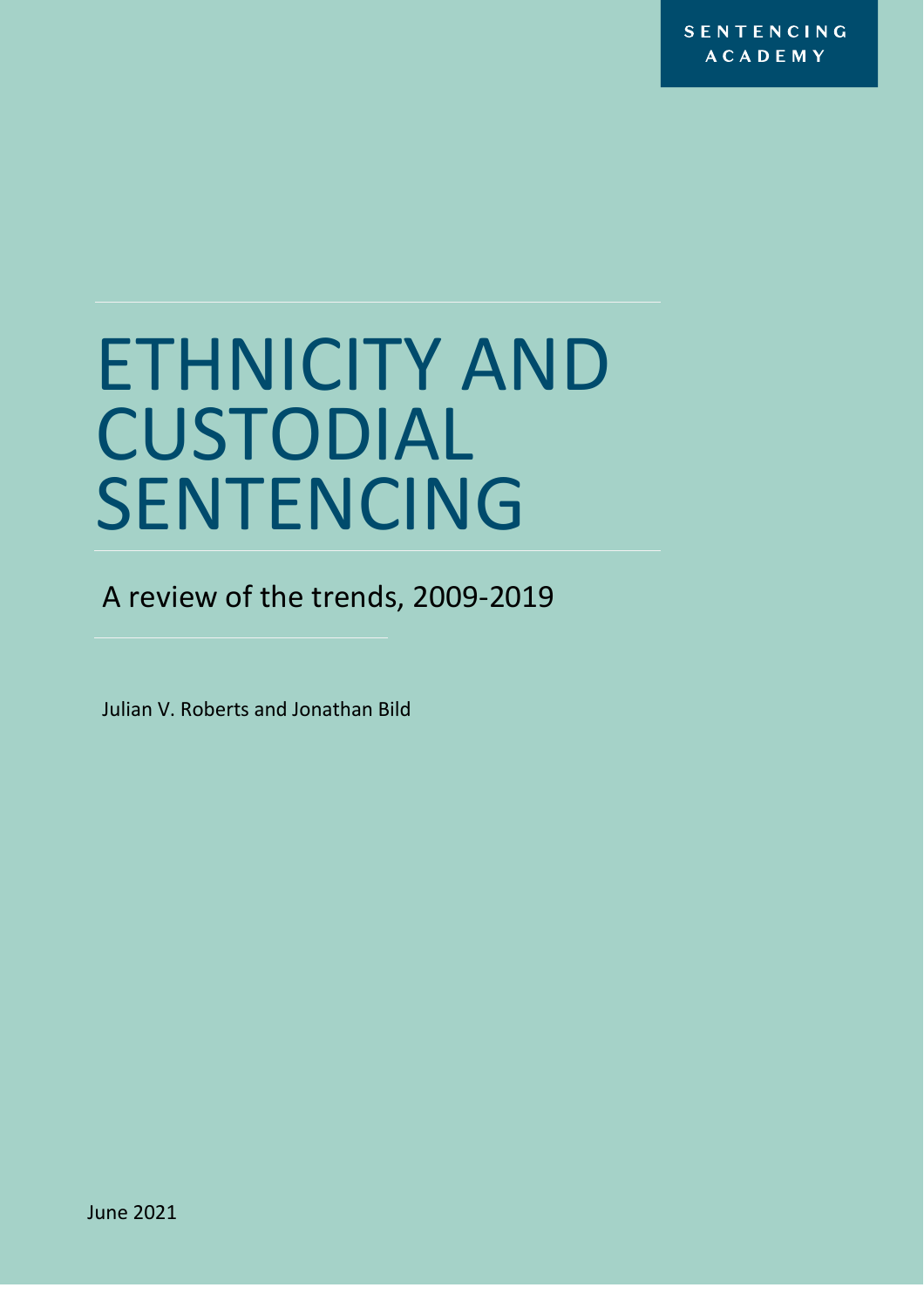## EXECUTIVE SUMMARY

- Over the past 30 years a number of official reports have demonstrated differences in overall sentencing outcomes between different ethnic groups. However, many of these reports do not control for legallyrelevant case characteristics, such as previous criminal records and whether or not a guilty plea has been entered, which will have an impact on custody rates and sentence lengths. Ensuring that all legally-relevant factors have been taken into account when seeking to draw comparisons about outcomes between different ethnic groups is a key challenge for research in this area.
- In common with previous editions, the most recent *Statistics on Race and the Criminal Justice System* publication from the Ministry of Justice (published in 2019 using data from 2018) demonstrates that, for indictable offences, non-White ethnic groups had a higher custody rate and a longer average custodial sentence length.
- All published reports present the data on custody rates and on average custodial sentence lengths separately. In this report, we combine these two measures to form a new measure of punitiveness for indictable offences: the 'Expected Custodial Sentence'. This measure provides a more comprehensive measure of the use of imprisonment.
- Whilst the Expected Custodial Sentence increased for all ethnic groups throughout the period 2009- 2019, the figure for White offenders is consistently lower than for other ethnic groups. In 2019, the Expected Custodial Sentence for an indictable offence ranged between 6.6 months for a White offender and 10.2 months for an Asian offender. However, the overall Expected Custodial Sentence figure masks considerable variation across offence categories, with the greatest divergence evident for violent offences against the person.
- Despite the accumulated research, our knowledge of differential sentencing across ethnic groups remains imperfect. Many gaps exist in terms of the nature and extent of the problem. In particular, very little is known about any variations in outcomes in the magistrates' courts. Understanding the magnitude and nature of differential sentencing across all courts is vital to devising appropriate remedies.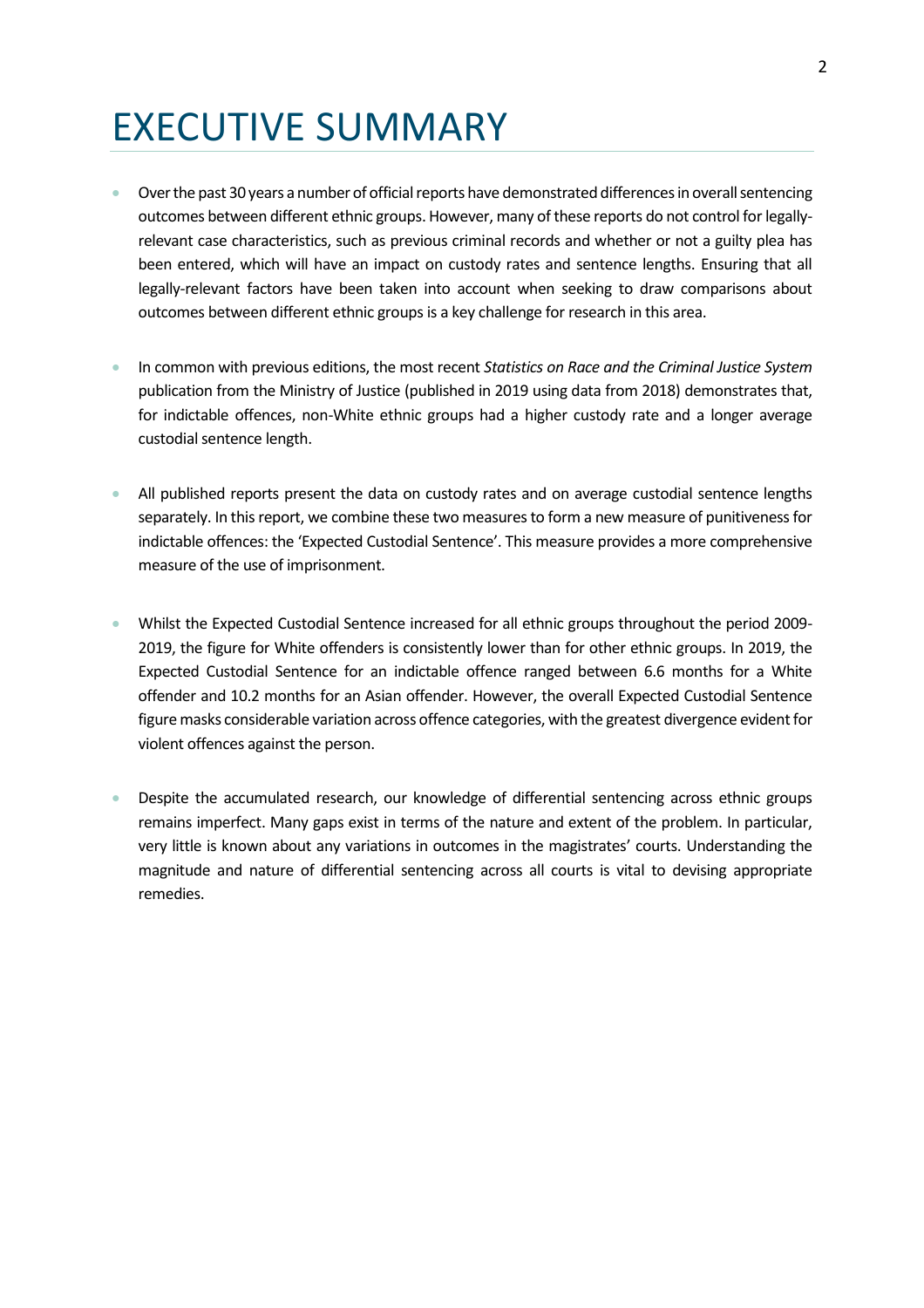### **CONTENTS**

| 1. Introduction                                            | 04 |
|------------------------------------------------------------|----|
| 2. Ethnicity Classifications and Methodological Challenges | 04 |
| 3. Sentencing Trends: The Use of Immediate Imprisonment    | 07 |
| 4. Summary and Research Priorities                         | 16 |
| 5. Conclusion                                              | 19 |
| <b>References</b>                                          |    |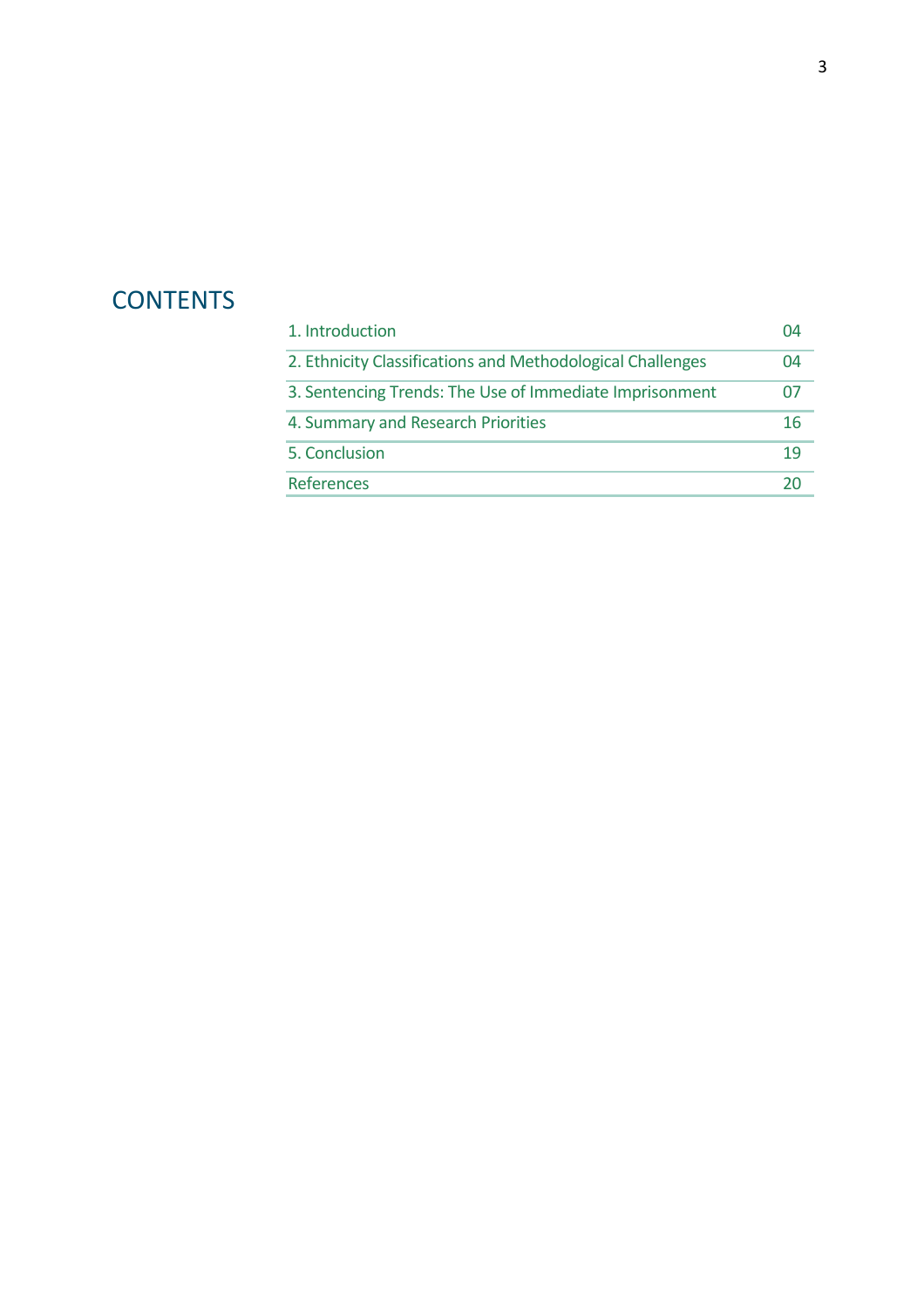### 1. INTRODUCTION

Are sentencing outcomes different for ethnic minority defendants? Which ethnic groups attract the harshest sentences? Over the past 30 years a number of official reports have addressed the role of race and ethnicity in criminal justice decision-making. Although several studies have focused on sentencing, to date, no review or synthesis of these studies has been conducted. Many questions remain unanswered. This report explores sentencing patterns for different offender profiles. The focus is upon trends emerging from court statistics over the period 2009-2019. Two key issues emerge: *ethnic disproportionality* in criminal justice statistics and *differential sentencing outcomes*. Disproportionality is expressed by comparing the percentage of Black, Asian and Minority Ethnic (BAME) individuals appearing at stages of the criminal justice system (e.g. arrest; charge; custodial admissions) to their proportion in the general population. Differential sentencing compares the outcomes for categories of offender. This report concentrates on sentencing outcomes, and more specifically, on custody rates and prison sentence lengths.

#### *Overview of Report*

This report first discusses methodological issues, including the ways of classifying individuals according to their ethnic backgrounds. Then it summarises sentencing patterns using two indicators of sentence severity: rates of immediate imprisonment ('custody rates') and average custodial sentence lengths ('ACSL's). Official reports generally present these measures separately, and conflicting findings sometimes emerge: groups with high custody rates do not necessarily attract the longest sentence lengths. In order to provide a more comprehensive portrait of the relative use of imprisonment we employ an Imprisonment Index defined as the Expected Custodial Sentence (ECS) which combines the probability of imprisonment with the average custodial sentence length. This report examines sentencing patterns for adults (aged 18 or over), although research has documented that differences emerge for children as well (Ministry of Justice 2020; Bhamra and Uhrig 2017). Finally, it provides a summary of key findings and identifies research priorities.<sup>\*</sup>

### 2. ETHNICITY CLASSIFICATIONS AND METHODOLOGICAL CHALLENGES

Under Section 95 of the Criminal Justice Act 1991, the Ministry of Justice has a duty to publish statistics documenting any differences between participants at all stages of the criminal justice system. As a result, the Government publishes a biennial report '*Statistics on Race and the Criminal Justice System*'. The most recent of these reports was published in 2019 using data from 2018. This

<sup>\*</sup> The authors are grateful to the peer reviewers for comments on earlier drafts of this paper.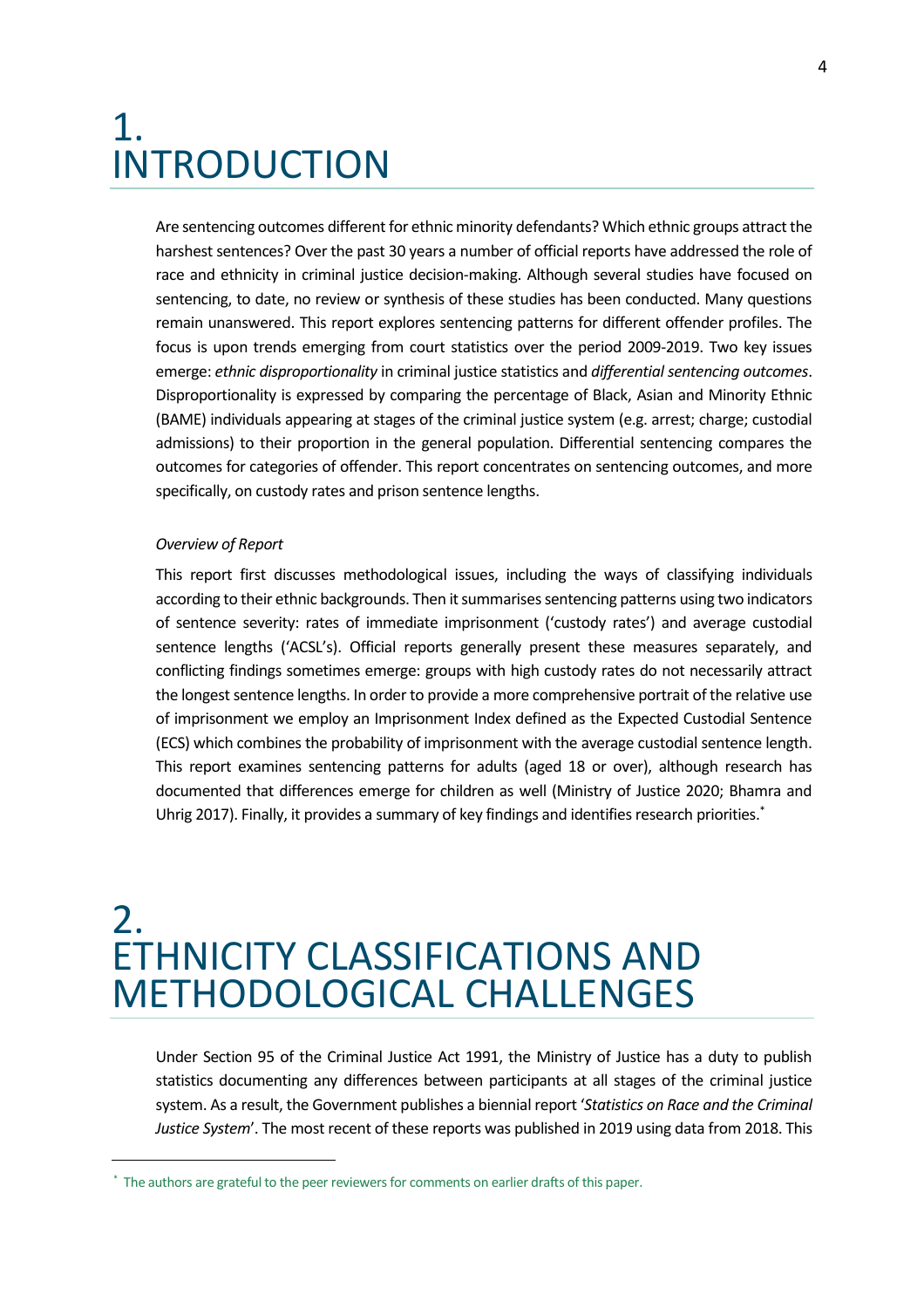report documents racial/ethnic differences throughout the criminal justice system, and suggests that disproportionality is highest at the early stages of the criminal process. As an illustration, BAME adults accounted for just over 40% of stop and search incidents, but only approximately one fifth of custodial sentences (Ministry of Justice 2019, p. 2).

The statistics presented in these biennial reports are uncorrected for a range of legally-relevant case characteristics. These factors may explain different custody rates or sentence lengths. For example, if visible minority offenders have more extensive criminal histories, or are less likely to plead guilty, this may help account for higher custody rates. $1$  Comparisons of raw rates uncorrected for such variables can therefore be misleading. In recognition of this limitation, these reports caution against drawing direct inferences of discrimination: 'No causative links can be drawn from these summary statistics… Differences observed may indicate areas worthy of further investigation, but should not be taken as evidence of bias or as direct effects of ethnicity' (Ministry of Justice 2019, p. 2).<sup>2</sup>

Ensuring that groups are equated on all legally-relevant factors affecting sentence is not easy. Some variables may not be captured by data forms, or they may be too subjective to measure and record. Remorse is one of several such factors. Research by the Sentencing Council (2012) has demonstrated that remorse may make the difference between the offender receiving a communitybased sanction rather than immediate imprisonment.<sup>3</sup> Yet court files do not record whether the offender appearing for sentencing was remorseful. The consequence is that 'raw' comparisons of custody rates, or average prison sentence lengths uncorrected for key sentencing factors must be treated with caution.

#### *Classifications of Ethnicity*

In order to determine whether differential sentencing exists, researchers need a reliable and valid means of categorising people being sentenced. Some studies employ classifications of ethnicity made by police officers or court administrators; others use self-reported ethnicity. The two approaches may yield different classifications: individuals may differ in their classifications of others, and people may hold multiple ethnic identities. Self-reported and external classifications of ethnicity may diverge (although the extent to which this occurs is unknown). For this reason, several publications warn of reliability issues regarding ethnic classifications.<sup>4</sup>

Variability in classification is therefore a potential source of error in studies comparing sentencing outcomes for different ethnic groups.<sup>5</sup> Differences in methods of classification also complicate

Research has demonstrated both effects: BAME defendants are less likely to plead guilty, and as a group more likely to have a more serious criminal history.

<sup>&</sup>lt;sup>2</sup> For further discussion, see Raynor and Lewis (2011).

<sup>&</sup>lt;sup>3</sup> See also Maslen and Roberts (2013).

<sup>&</sup>lt;sup>4</sup> For example, the author of a Ministry of Justice report warns that ethnicity classifications 'may not always be reliable' (Hopkins 2015, p. 2).

<sup>&</sup>lt;sup>5</sup> It also complicates computations of disproportionality at different stages of the criminal justice process. For example, statistics for individuals cautioned use a classification derived from police officer identification, while court and prison statistics tend to rely upon self-reported ethnicity.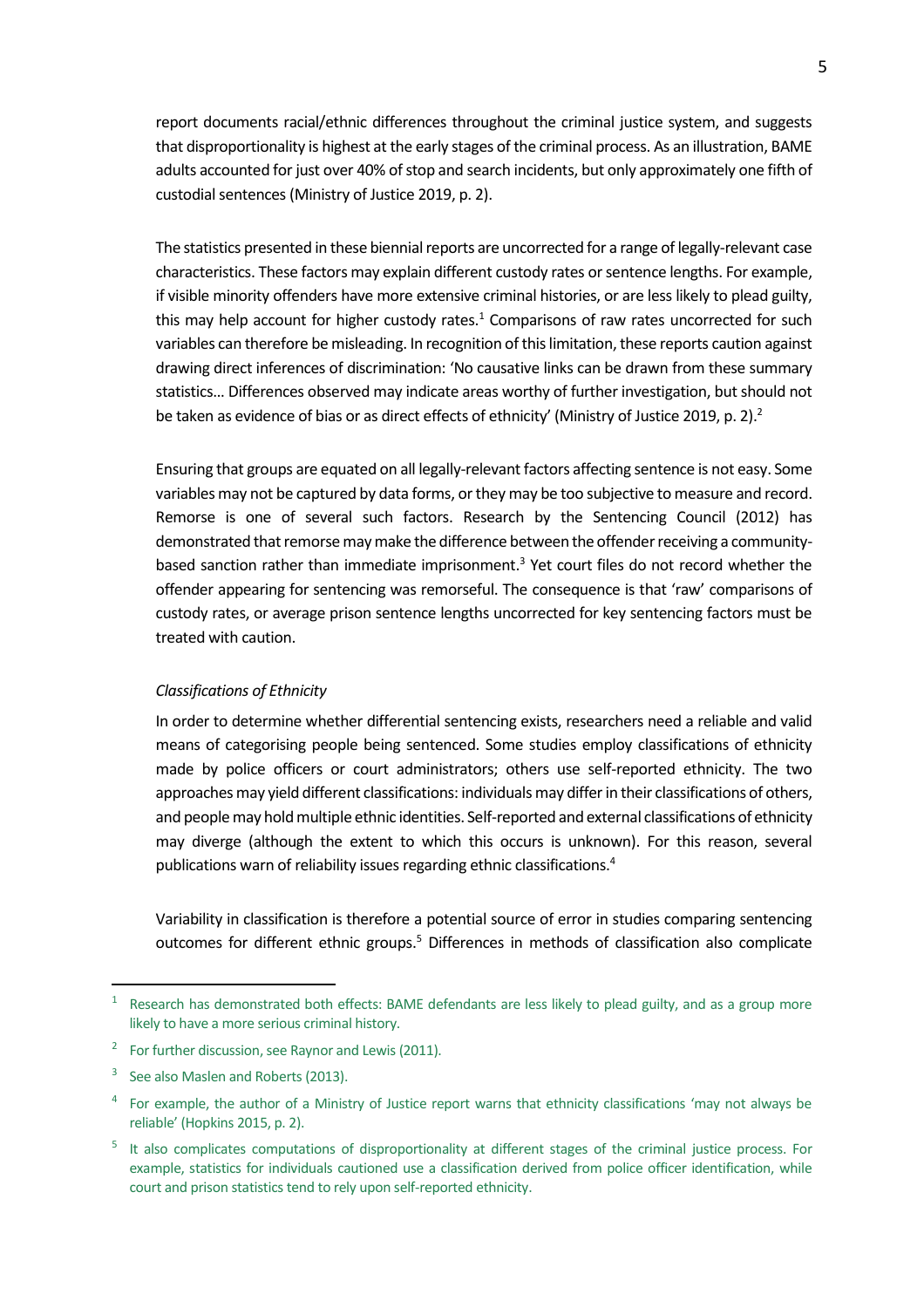comparisons between different studies. The biennial Ministry of Justice publications use both sources of ethnicity data, officer-identified and self-identified ethnicity, but where the data are available (and of sufficient coverage), the reports employ self-identified ethnicity. Ethnicity is based upon five categories: White, Black, Asian, Mixed, and Chinese and other. However, in 2018, ethnicity was missing for 25% of indictable offences (Ministry of Justice 2019, p. 66).

The ethnicity categories used in the Court Proceedings database (and which form the BAME designation) are neither exhaustive nor clearly defined. Moreover, other categorisations may be disproportionately represented in criminal justice statistics, or may attract different sentencing outcomes. These include groups such as Muslims or other classifications such as 'Gypsies, Roma and Travellers' (GRT).<sup>6</sup> Nationality is also associated with differential outcomes: non-UK nationals have a higher likelihood of receiving an immediate prison sentence (Hopkins 2014). Moreover, people may occupy multiple categories, and this multiplicity of identities may attract differential sentencing. Finally, just as the BAME designation includes several distinct ethnicities, aggregating offenders under the label 'White' may also mask differences in sentencing outcomes between groups falling within this heading. This report generally follows the ethnicity categories employed in the research reviewed. We also use the BAME<sup>7</sup> designation, as most of the biennial Ministry of Justice reports note that 'it is sometimes necessary or appropriate to consider the minority ethnic groups together' (Ministry of Justice 2019, p. 7).<sup>8</sup>

#### *Population Statistics by Ethnic Background*

Disproportionality analyses require a breakdown of the general population in terms of ethnicity. In official reports, the term 'ethnic minority' connotes all people except those in the 'White' ethnic group in Great Britain, and all those apart from the 'White' and 'Irish Traveller' categories in Northern Ireland. In 2019, approximately 14.4% of the UK population came from an ethnic minority background (Uberoi and Lees 2020). The most recent Census data derive from 2011 and break down as follows: White: 87%; Black: 3%; Asian: 6%: Mixed: 2%; Chinese and Other: 2%. The Annual Population Survey provides the most up to date estimates of the proportions of the general population belonging to different ethnic groups in the UK. The 2019 administration of the Annual Population Survey generated the following distribution: White: 85.6%; Asian/Asian British: 7.3%; Black/African/Caribbean/Black British: 3.4%; Mixed/multiple ethnic groups: 1.7%; Other ethnic groups: 1.8% (House of Commons Library 2021, p. 28).

These breakdowns may be roughly compared to the latest distribution of sentenced offenders across all courts in 2018: White: 80%; Black: 10%; Asian: 6%; Mixed ethnic groups: 3%; Chinese and

 $6$  A recent report notes that despite accounting for only 0.1% of the general population, it is estimated that this group accounts for about 5% of the prison population (Ministry of Justice 2020, p. 13).

<sup>7</sup> Unlike previous reports, the most recent *Statistics on Race and the Criminal Justice System* report does not employ the 'BAME' acronym. However, since other recent Ministry of Justice documents such as the response to the Lammy Review, and indeed the Lammy Review report itself uses the term, we also employ it in this document. One plausible alternative designation is 'visible minority'.

<sup>8</sup> A recent Ministry of Justice report elaborates: 'We understand that this term leaves little room for individuality or distinction and are aware of the limitations of the term' (Ministry of Justice 2020, p. 5). The same report notes that some ethnic minority groups such as Gypsy, Roma and Traveller (GRT) have been excluded.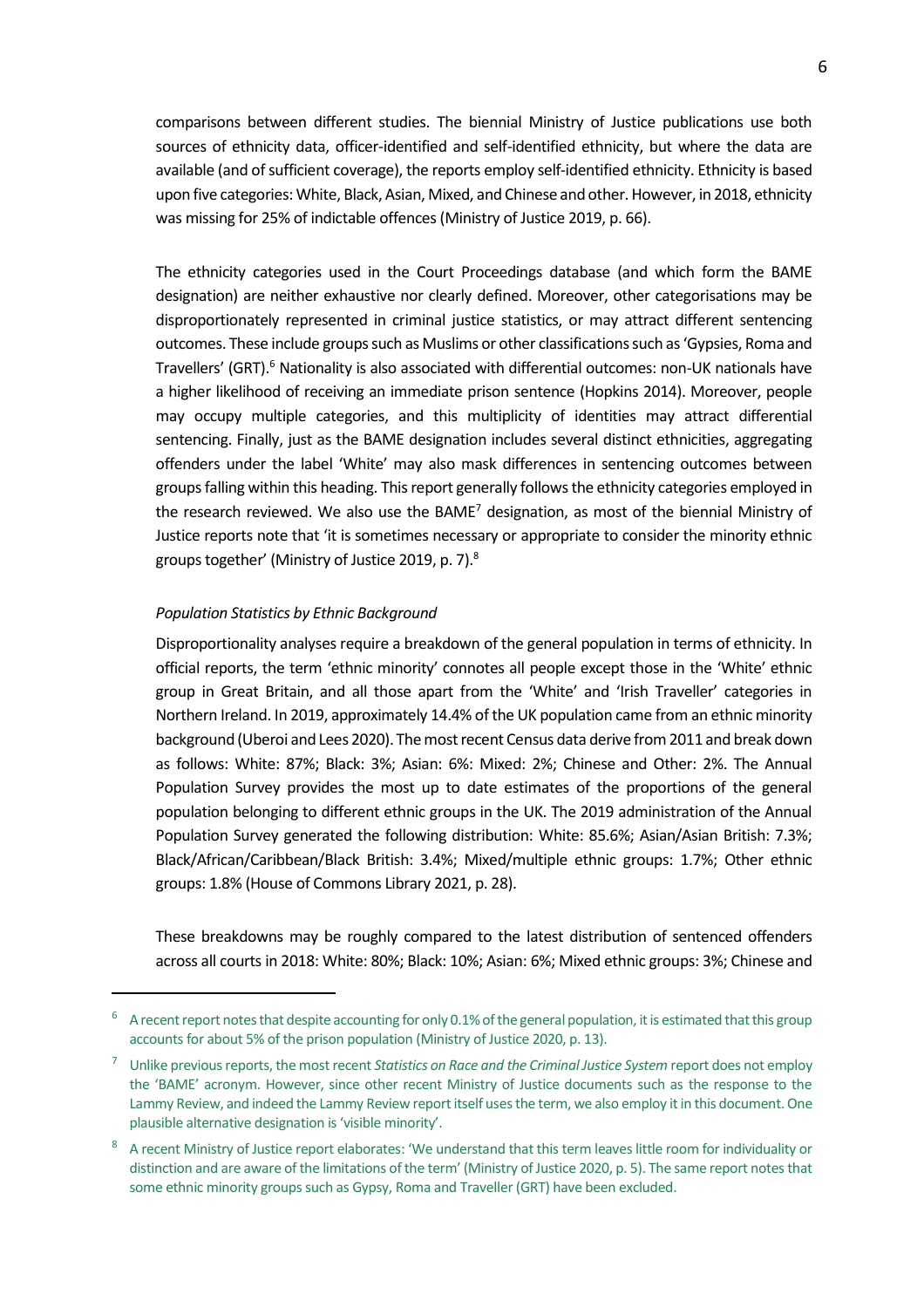Other 1% (Ministry of Justice 2019, p. 28). Finally, with respect to data sources, most of the research is based on court data, although some academic publications use alternate data sources and methodologies (see, for example, Pina-Sánchez et al. 2019).

#### *Academic Research and a Note on Methodology*

Early academic research published by Roger Hood found significant race-based sentencing differentials in Crown Court centres in the West Midlands. Overall, the proportion of Black offenders sentenced to custody in these court centres (in 1989) was just over 8% higher than for White offenders (Hood 1992, pp. 194-195). Differences between group custody rates varied greatly across courts. For example, the custody rate for Black offenders was 17% higher in the Dudley and Warwick courts but lower than the rate for White offenders in Coventry.<sup>9</sup> In the almost 30 years since that landmark study was published, additional research has accumulated, using different methodologies. The analyses have generated a complex pattern of findings.

### 3. SENTENCING TRENDS: THE USE OF IMMEDIATE IMPRISONMENT

#### *Ministry of Justice Data on Custody Rates and Custodial Sentence Lengths*

Since they first appeared, the biennial Ministry of Justice reports have repeatedly documented higher custody rates for BAME offenders. Our analyses focus on trends for the past decade (2009- 2019) as data published prior to 2009 adopted a slightly different methodology and used 'ethnic appearance' (rather than self-reports) as the source of ethnic classifications.

#### *Custody Rates*

The most recent *Statistics on Race and the Criminal Justice System* report reveals that across all offences, custody rates for indictable offences were highest for 'Chinese or Other' and Asian (both categories 37%), followed by Black (35%), Mixed (34%) and then White offenders (33%) (Ministry of Justice 2019, p. 28). A decade earlier these reports used slightly different categories (White; Black; Asian; Other; Unknown), thus preventing direct comparisons over time. However, ethnicity-based custody rate differences may have diminished over the period. In 2008, just under 29% of White adult offenders convicted of an indictable offence were sentenced to immediate custody while BAME groups ranged from 42% to 52% (Ministry of Justice 2010, p. 38). In contrast, in our analysis using the Ministry of Justice's 'Outcomes by offence data tool',<sup>10</sup> in 2019 the White offender custody

<sup>&</sup>lt;sup>9</sup> Custody rates were 65% vs 48% in the Dudley courts (Hood 1992, p. 195).

<sup>&</sup>lt;sup>10</sup> Available at[: https://www.gov.uk/government/statistics/criminal-justice-system-statistics-quarterly-december-](https://www.gov.uk/government/statistics/criminal-justice-system-statistics-quarterly-december-2019)[2019](https://www.gov.uk/government/statistics/criminal-justice-system-statistics-quarterly-december-2019)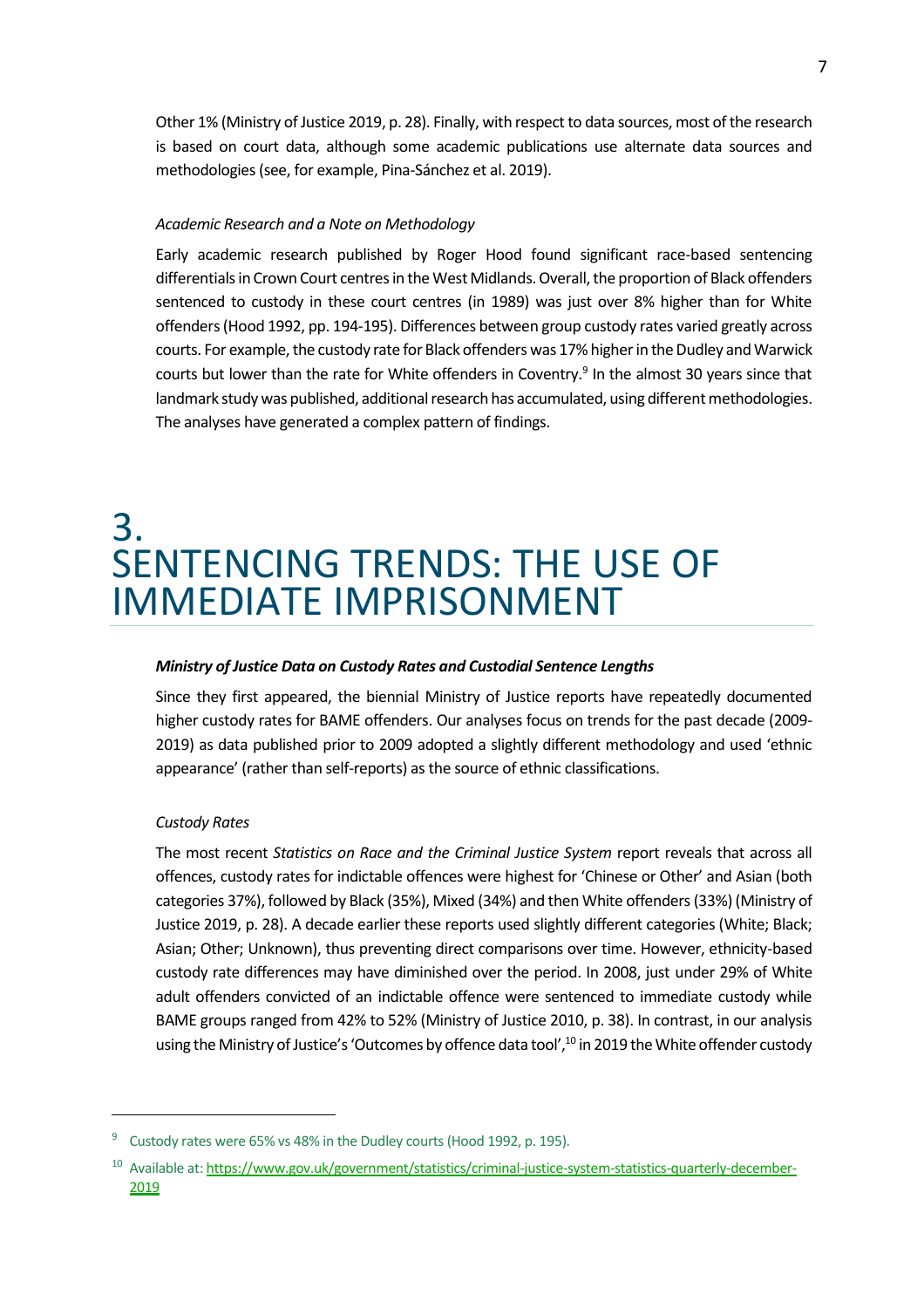rate for indictable offences was 34% while the other ethnic groups ranged between 34% and 37% (see Table 1 below).

#### *Average Custodial Sentence Lengths (ACSL)*

The most recent *Statistics on Race and the Criminal Justice System* report also found that the ACSL by ethnicity in 2018 for indictable offences was as follows: Asian (29.1 months), Black (28.1 months), Chinese and other (23.3 months), Mixed (22.2 months) and White (18.4 months) (Ministry of Justice 2019, p. 28). This report also noted that, in contrast to the custody rate trends, the disparity in average custodial sentence length for males between ethnic groups has increased: In 2016, the ACSL for Asian males was 34% longer than White males, a disparity which had increased to 54% by 2018 (Ministry of Justice 2019, p. 46).

Finally, the report suggests that the differences in average sentence lengths 'can be attributed to several factors, including the varying offence mix across ethnic groups' (Ministry of Justice 2019, p. 34). These trends require further research to determine the causes of the differential outcomes. Are the differences due to direct/indirect discrimination or can they be explained by legally-relevant factors not captured in the analyses?

Some findings are difficult to explain. Asian offenders attracted the highest custody rates *and* the longest average prison sentences. However, they also had the least serious criminal histories *and* were least likely to be re-convicted.<sup>11</sup> Since the number of prior offences and the likelihood of further offending are important determinants of whether the offender is imprisoned, the higher custody rates (and longer prison sentences) for Asian offenders are puzzling. This is one of several findings which require more detailed and granular research in order to determine the cause of differences in custody rates and sentence lengths.

#### *Variation in Ethnic Disparities Across Offences in 2019*

Racial/ethnic sentencing differentials vary across offences. For example, while 'Chinese and other' offenders were associated with the highest overall custody rate, our analysis using the 'Outcomes by offence data tool' found that their custody rate for weapons offences was the *lowest* of all groups. This finding has emerged repeatedly in recent years. Although Black offenders had a higher custody rate than White offenders overall, their custody rate for sexual offences was the lowest of all groups. Finally, the data show that while BAME offenders received an average of 27 months in custody (compared to 20 months for White offenders), the difference was greater for some offences. BAME offenders received an average of 37 months imprisonment for violence against the person offences, compared to 20 months for White offenders.<sup>12</sup>

<sup>&</sup>lt;sup>11</sup> The proven re-offending rate for Asian offenders in 2018 was 24% compared to 31% for White offenders and 33% for Black offenders (Ministry of Justice 2019, p. 46). Consistent with this finding, in their review of risk assessments, Raynor and Lewis found that 'minority ethnic offenders with lower criminogenic needs (i.e., ..who are less likely to continue to offend) have tended to receive the same sentences as higher-risk white majority offenders' (2011, p. 1366).

<sup>&</sup>lt;sup>12</sup> Ministry of Justice, Criminal justice statistics quarterly, December 2019, Outcomes by Offence Data Tool.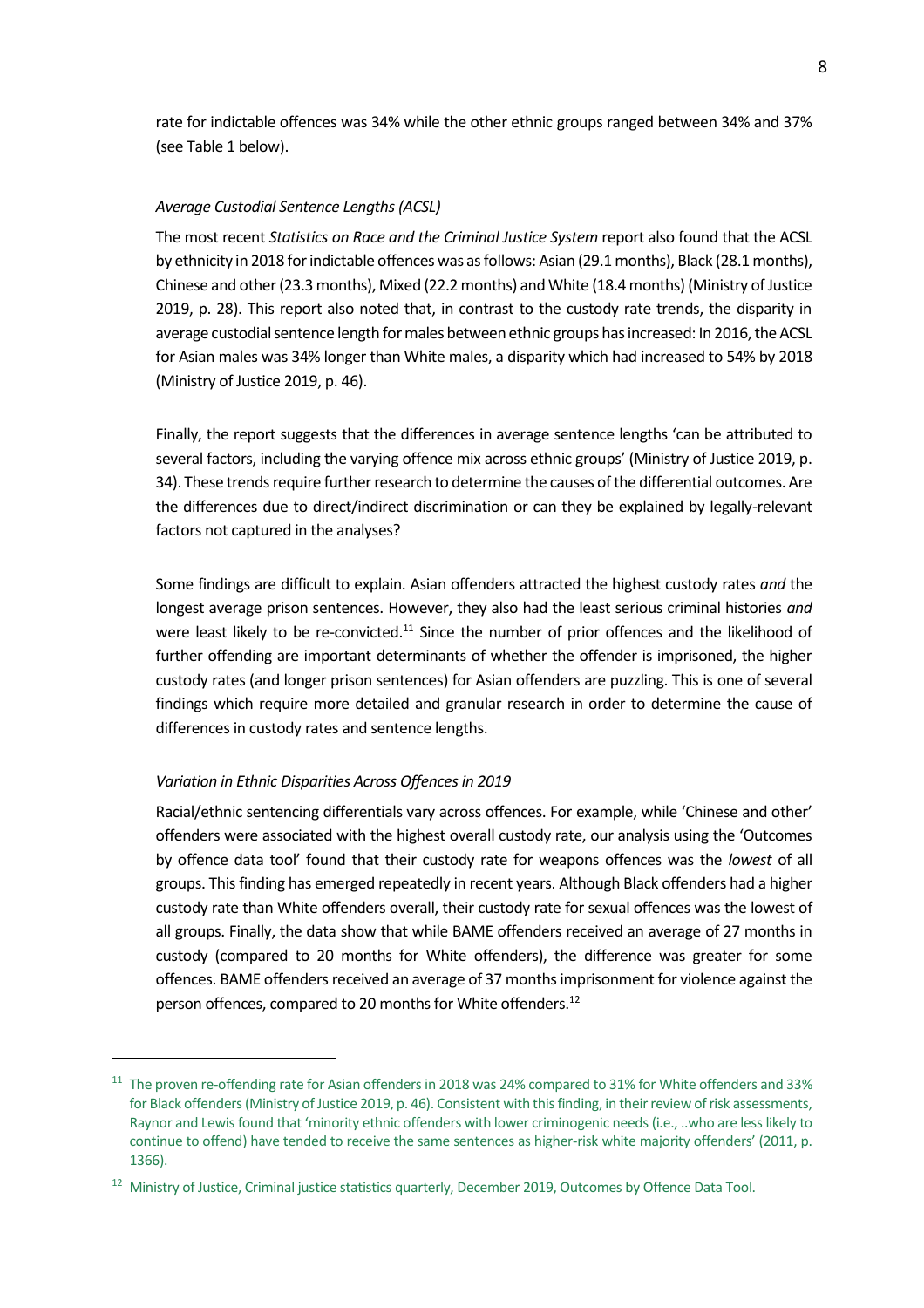*Historical Trends in Custody Rates, ACSLs, and Expected Custodial Sentences, 2009-2019*

Table 1 summarises custody rate trends for indictable offences over the period 2009-2019.<sup>13</sup> Over the entire period, 'Chinese and other' attracted the highest custody rate (39%), 10% higher than the rate for White offenders. In addition, all visible minority groups had higher levels of imprisonment than the White group. As can be seen in Table 1, the gap in the custody rate between White and other ethnicities has narrowed over the period, largely as a result of the increases in custody rates for White offenders, which rose from 24% in 2009 to 34% in 2019. In contrast, the rate for Black offenders rose only by 3% during this period while the custody rate for 'Chinese and other' declined by 5%.

|                       | <b>White</b> | <b>Black</b> | <b>Asian</b> | <b>Mixed</b> | <b>Chinese</b><br>& other |
|-----------------------|--------------|--------------|--------------|--------------|---------------------------|
| 2019                  | 34%          | 36%          | 36%          | 36%          | 37%                       |
| 2018                  | 34%          | 38%          | 39%          | 37%          | 39%                       |
| 2017                  | 34%          | 35%          | 37%          | 35%          | 37%                       |
| 2016                  | 32%          | 34%          | 36%          | 34%          | 35%                       |
| 2015                  | 30%          | 33%          | 35%          | 31%          | 37%                       |
| 2014                  | 28%          | 32%          | 33%          | 31%          | 38%                       |
| 2013                  | 28%          | 32%          | 33%          | 31%          | 39%                       |
| 2012                  | 27%          | 34%          | 34%          | 31%          | 42%                       |
| 2011                  | 27%          | 34%          | 33%          | 31%          | 40%                       |
| 2010                  | 25%          | 32%          | 32%          | 27%          | 41%                       |
| 2009                  | 24%          | 33%          | 31%          | 27%          | 42%                       |
| Average,<br>2009-2019 | 29%          | 34%          | 34%          | 32%          | 39%                       |

#### **Table 1: Custody Rates by Ethnic Group, 2009-2019**

*Source: Outcomes by offence data tool, 2019. Adult offenders sentenced for an indictable offence, excluding offenders where the ethnicity is 'not stated'; percentages rounded.*

Another way of representing this convergence in custody rates is to compare the difference between White custody rates and the other groups. Using the first 3 years (2009-2011), the average difference between the White custody rate and the highest of the other groups was 16%. In the most recent 3-year period (2017-2019) the average difference was only 4%. Without further analyses it is hard to explain why White offender custody rates increased at a higher rate over this period. One possibility is that there has been a disproportionate increase in offences with a high custody rate and which White offenders account for a high percentage of cases.

Table 2 presents trends for average custodial sentence lengths for indictable offences during the same period and reveals a different pattern. Over the entire period, Black offenders are associated

<sup>&</sup>lt;sup>13</sup> The web-based Ministry of Justice court statistics do not appear to be available before 2009.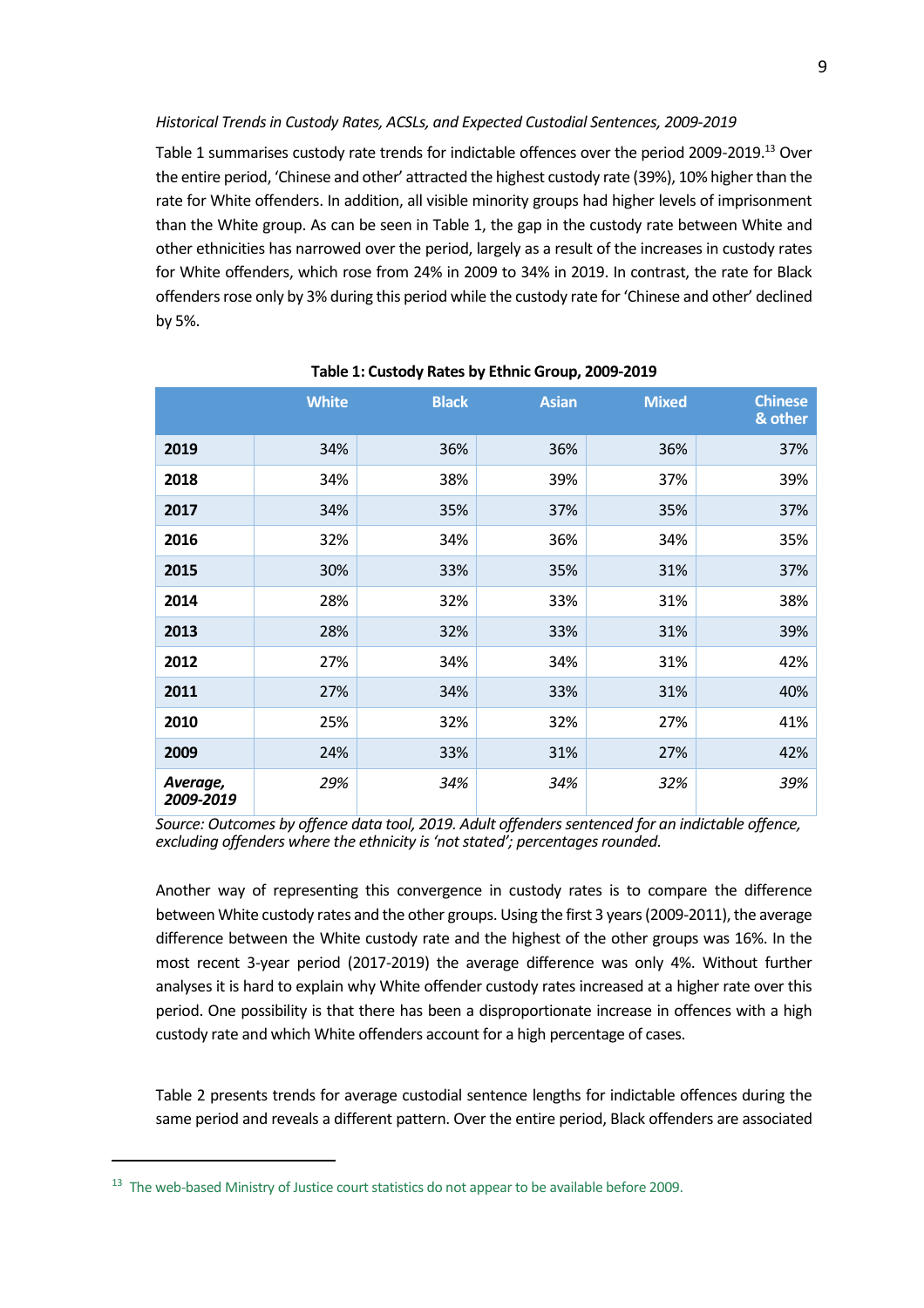with the longest ACSL (24.6 months), followed by Asian offenders (24.3 months). Both means are well above the average of 17 months for White offenders. In fact, the ACSL for White offenders has been consistently lower than all other ethnic profiles over the entire period. However, unlike the custody rate trends, the gap between ACSLs has not declined over time. In fact, it has increased. The average ACSL for Asians offenders in the most distant 3-year period (2009-2011) was 36% longer than the average ACSL for White offenders. In the most recent period (2017-2019), the Asian ACSL was 52% longer than the White offender average.

|                                 | <b>White</b> | <b>Black</b> | <b>Asian</b> | <b>Mixed</b> | <b>Chinese &amp;</b><br>other |
|---------------------------------|--------------|--------------|--------------|--------------|-------------------------------|
| 2019                            | 19.3         | 28.1         | 28.2         | 23.6         | 23.1                          |
| 2018                            | 18.3         | 28.5         | 29.2         | 22.2         | 23.2                          |
| 2017                            | 18.3         | 25.8         | 27.3         | 22.1         | 21.1                          |
| 2016                            | 17.9         | 24.3         | 24.9         | 20.7         | 23.3                          |
| 2015                            | 17.8         | 25.5         | 25.0         | 19.9         | 21.6                          |
| 2014                            | 17.0         | 24.9         | 25.1         | 20.1         | 19.3                          |
| 2013                            | 17.0         | 24.5         | 23.1         | 19.6         | 18.7                          |
| 2012                            | 16.0         | 23.8         | 22.6         | 20.1         | 17.3                          |
| 2011                            | 15.8         | 23.3         | 22.2         | 18.2         | 17.1                          |
| 2010                            | 15.1         | 21.7         | 20.2         | 17.6         | 16.6                          |
| 2009                            | 14.8         | 20.6         | 19.7         | 16.5         | 16.8                          |
| 2009-<br>2019<br><b>Average</b> | 17.0         | 24.6         | 24.3         | 20.1         | 19.8                          |

**Table 2: Average Custodial Sentence Length (in Months) by Ethnic Group, 2009-2019**

*Source: Outcomes by offence data tool, 2019. Adult offenders sentenced for an indictable offence, excluding offenders where the ethnicity is 'not stated'.*

#### *A Better Measure of Imprisonment Use: The Expected Custodial Sentence*

All published reports (including the Lammy Review) present separate analyses for Custody Rates and ACSLs. This approach makes it harder to determine which ethnic group is associated with the greatest use of imprisonment as a sanction. For example, in the most recent report, the category 'Chinese and other' had the highest custody rate, but amongst the shortest average prison sentence. A more comprehensive idea of the association between ethnicity and imprisonment can be gained by combining the two measures into an **'Expected Custodial Sentence'** for indictable offences. For example, for White offenders in 2019, the Expected Custodial Sentence (ECS) was 6.6 months.<sup>14</sup> The ECS may also be considered an index of imprisonment as it captures both components of a custodial sentence. The ECS makes the imprisonment differences between groups clearer. Table 3 provides

<sup>14</sup> Probability of an immediate custodial sentence for an indictable offence = .34 X average custodial sentence of 19.3 months  $= 6.6$  months.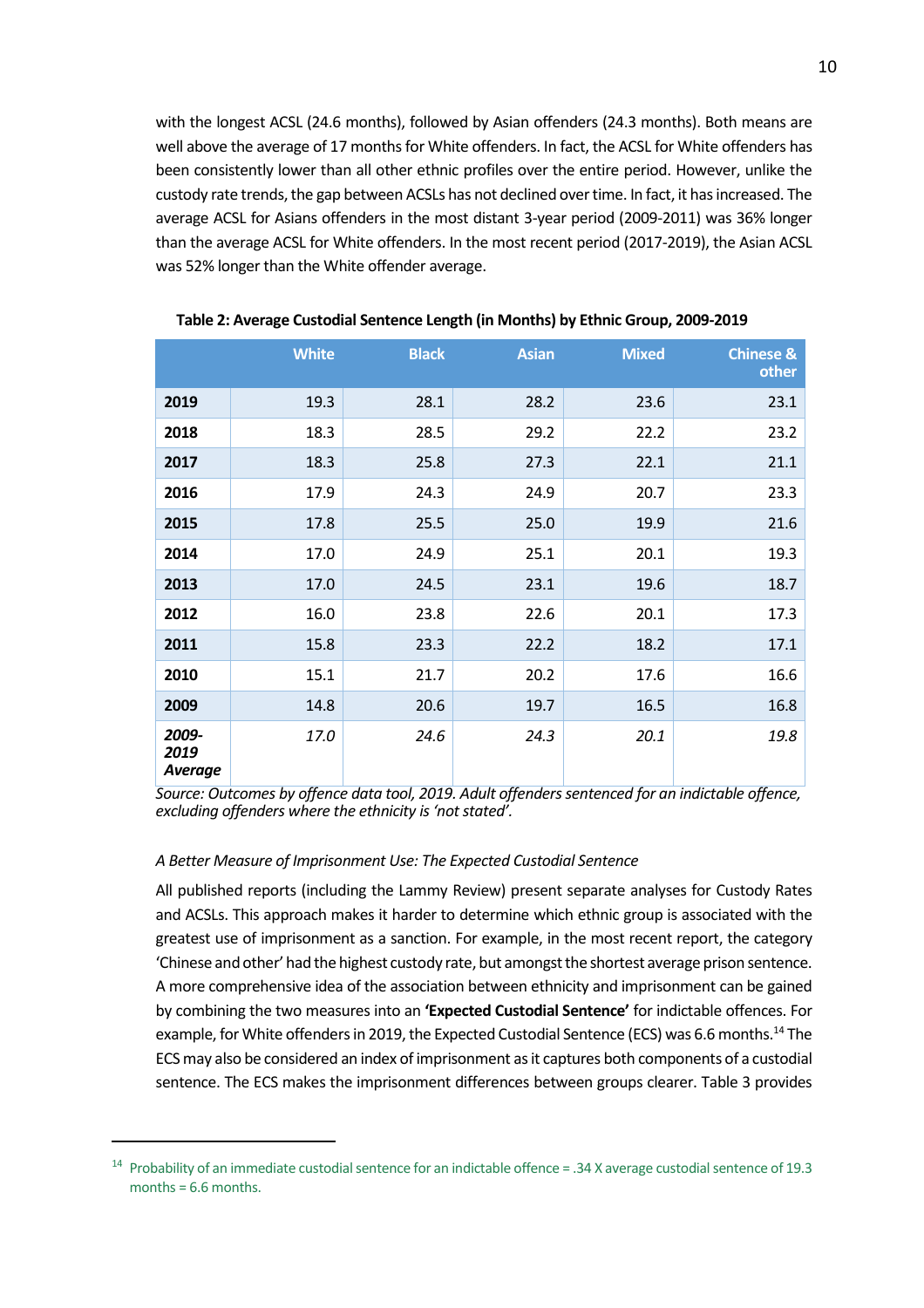the ranking of ethnicity categories from 2019, from which it can be seen that when both measures are combined, Asian and Black offenders attract the highest levels of imprisonment.

| <b>Ethnicity</b>         | <b>Expected Custodial Sentence</b> |
|--------------------------|------------------------------------|
| <b>Asian</b>             | 10.2                               |
| <b>Black</b>             | 10.1                               |
| <b>Chinese and other</b> | 8.5                                |
| <b>Mixed ethnicity</b>   | 8.5                                |
| <b>White</b>             | 6.6                                |

**Table 3: Expected Custodial Sentence (in Months) by Ethnic Group, 2019**

*Notes: Based on 2019 court statistics; ECS = probability of immediate custody X ACSL.*

Although Asian offenders had the highest use of imprisonment in 2019, a single year may not be representative of longer-term trends. In fact, there has been considerable shifting over the past decade. Table 4 summarises trends using the ECS as a measure of the use of immediate imprisonment.

|                                 | <b>White</b> | <b>Black</b> | <b>Asian</b> | <b>Mixed</b> | <b>Chinese</b><br>& other |
|---------------------------------|--------------|--------------|--------------|--------------|---------------------------|
| 2019                            | 6.6          | 10.1         | 10.2         | 8.5          | 8.5                       |
| 2018                            | 6.2          | 10.8         | 11.4         | 8.2          | 9.0                       |
| 2017                            | 6.2          | 9.0          | 10.1         | 7.8          | 7.8                       |
| 2016                            | 5.4          | 8.3          | 8.0          | 7.0          | 8.2                       |
| 2015                            | 5.3          | 8.4          | 8.8          | 6.2          | 8.0                       |
| 2014                            | 4.8          | 8.0          | 8.3          | 6.2          | 7.3                       |
| 2013                            | 4.8          | 7.8          | 7.6          | 6.1          | 7.3                       |
| 2012                            | 4.3          | 8.1          | 7.7          | 6.2          | 7.3                       |
| 2011                            | 4.3          | 7.9          | 7.3          | 5.6          | 6.8                       |
| 2010                            | 3.8          | 6.9          | 6.5          | 4.8          | 6.8                       |
| 2009                            | 3.6          | 6.8          | 6.1          | 4.5          | 7.1                       |
| 2009-<br>2019<br><b>Average</b> | $5.0$        | 9.2          | 8.4          | 6.5          | 7.6                       |

**Table 4: Expected Custodial Sentence (in Months) by Ethnic Group, 2009-2019**

*Data source: Outcomes by offence data tool, 2019; numbers rounded. ECS = probability of immediate custody X ACSL.*

As demonstrated in Table 4, Black offenders were associated with the most severe outcome, with an ECS almost double that of White offenders (9.2 vs 5.0). The average Expected Custodial Sentence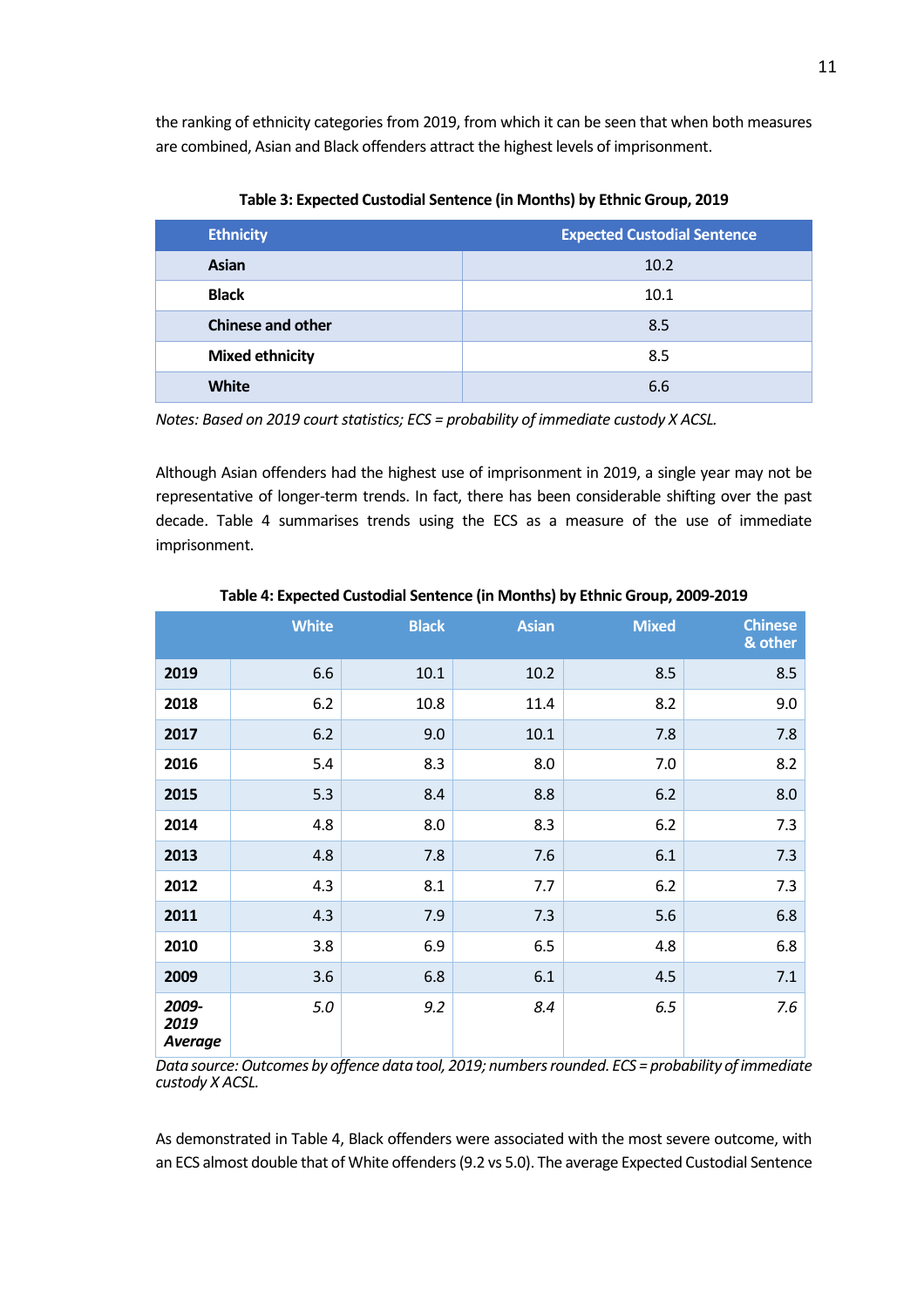for White offenders in the most recent three years (2017-2019) was 6.3. This compares to 10.0 for Black offenders, 10.6 for Asian offenders and 8.4 for the category 'Chinese and other'. The imprisonment gap between White and Black categories appears to have declined over the decade. In the first three-year period covered by the analysis (2009-2011) the Black offender ECS was 85% higher than the White figure. In contrast, the ECS for Black offenders was 54% higher in the most recent period (2017-2019). The convergence in the Expected Custodial sentences reflects a sharper increase in the use of imprisonment for White offenders over the period (as noted in relation to the custody rate trends).

Finally, the ESC masks considerable variation across offence categories, as seen in Table 5. For violent offences against the person, the highest visible minority ECS is almost 3 times as great as the White offender value (20.0 vs 7.4). Put another way, the White group score is 37% of the Black offender group score. For other offences such as public order offences, the group scores are far more uniform.

|                                                            | <b>White</b> | <b>Black</b> | <b>Asian</b> | <b>Mixed</b> | <b>Chinese</b><br>& other |
|------------------------------------------------------------|--------------|--------------|--------------|--------------|---------------------------|
| <b>Violent</b><br><b>Offences</b><br>against the<br>person | 7.4          | 20.0         | 14.7         | 14.0         | 16.1                      |
| Robbery*                                                   | 49.4         | 46.6         | 54.6         | 46.5         | 48.6                      |
| <b>Theft</b>                                               | 3.6          | 4.4          | 3.8          | 4.2          | 3.6                       |
| <b>Drug</b><br><b>Offences</b>                             | 8.6          | 10.2         | 11.1         | 9.5          | 10.9                      |
| <b>Possession of</b><br>weapons<br>offences                | 4.3          | 7.0          | 5.4          | 6.8          | 3.5                       |
| <b>Public Order</b><br><b>Offences</b>                     | 2.4          | 2.7          | 2.3          | 2.7          | 2.0                       |

**Table 5: Expected Custodial Sentence (in Months) by Ethnic Group, Principal Offences 2019**

*\* very small numbers for certain ethnic categories. Data source: Outcomes by offence data tool, 2019. ECS = probability of immediate custody X ACSL.*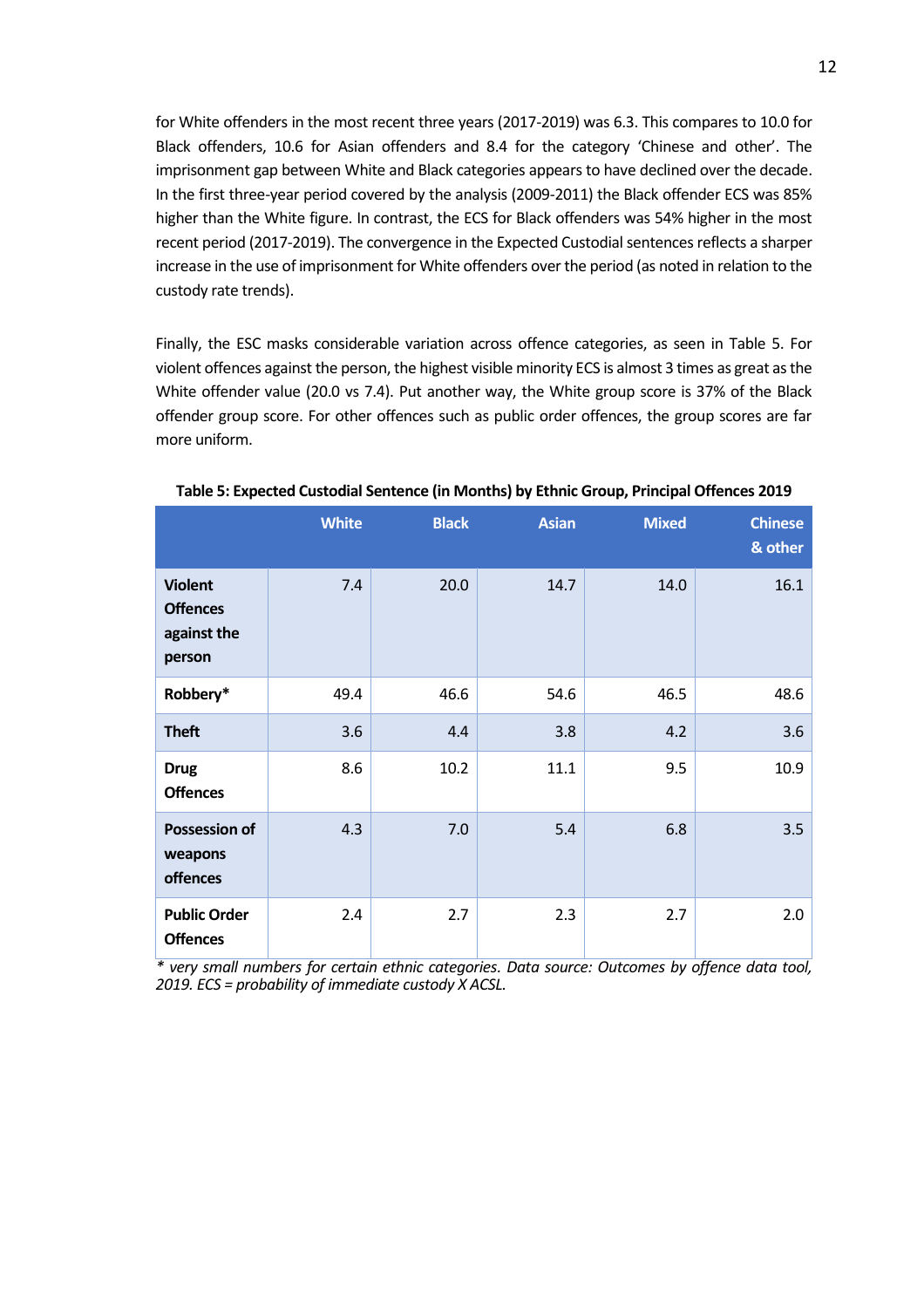Again, however, the raw custody rates and ACSLs (which determine the ECS) are uncorrected for the mix of offences being sentenced by different groups.<sup>15</sup> In order to take the nature and seriousness of the offence into account we turn to several individual studies published by the Ministry of Justice in recent years.

#### *Other Research Publications and Data Sources*

#### *Other Ministry of Justice Research*

Several 'one off' studies published by the Ministry of Justice employ additional statistical analyses to control for case characteristics that influence sentencing outcomes and which may contribute to the differences between groups documented in the biennial Ministry of Justice reports. These studies have used different data sources, time periods, and ethnicity classifications, and these differences may affect the conclusions drawn.

Hopkins analysed 2011 data from the Police National Computer (PNC). Police or court staff classified cases to one of five categories (White; Black; Asian; Other; Unknown). The last four categories formed the BAME group. This research found higher percentages of BAME offenders were sentenced to custody<sup>16</sup> compared to White offenders. The custody rate for BAME females was 11.4%, compared to 7.6% for White female offenders; custody rates for males were, respectively, 20.7% and 16.2% (Hopkins 2015, p. 2). The report describes these differences as 'small but statistically significant' (Hopkins 2015, p. 1).

Overall, whilst holding other factors constant, coming from a BAME background increased the odds of being sentenced to prison by 39% (compared to White offenders). The ethnicity-based differentials were greater for male than female offenders. BAME male offenders had a 40% higher odds of imprisonment than White males. Female BAME offenders, however, were associated with 30% higher odds of custody than White females (Hopkins 2015, p. 6). The report concludes that: 'police-recorded ethnicity was independently associated with being sentenced to prison when offence group, criminal record, and other characteristics were held constant, although the effect was small. BAME offenders (particularly male BAME offenders) were more likely to be sentenced to prison than White offenders… under similar criminal circumstances' (Hopkins 2015, p. 7). Limitations remain, however, as the report acknowledges that many factors were omitted (including the offender's plea) and it called for further research using more factors to enable 'a more accurate estimation of the 'ethnicity effect' on imprisonment' (Hopkins 2015, p. 7).

A subsequent report analysed Crown Court data from 2015 having controlled for more relevant case characteristics. Hopkins et al. found that offenders who self-reported as Asian or Black had a higher

<sup>&</sup>lt;sup>15</sup> The number of offences being sentenced may also play a role, if there are variations across ethnicities. In almost half of all cases the offender is sentenced for several offences. In addition, offenders sometimes ask courts to take other, unprosecuted, offencesinto account at sentencing. Multiple count cases attract longer and/or more severe penalties than single convictions. Some ethnic groups may be more likely to be sentenced for multiple crimes and, if so, this would affect custody rates and average sentence lengths.

<sup>&</sup>lt;sup>16</sup> The report does not specify that it is restricted to immediate prison sentences, but we assume that suspended sentences of imprisonment are excluded. The differential use of suspended sentence orders is clearly another research priority (see later sections of this report).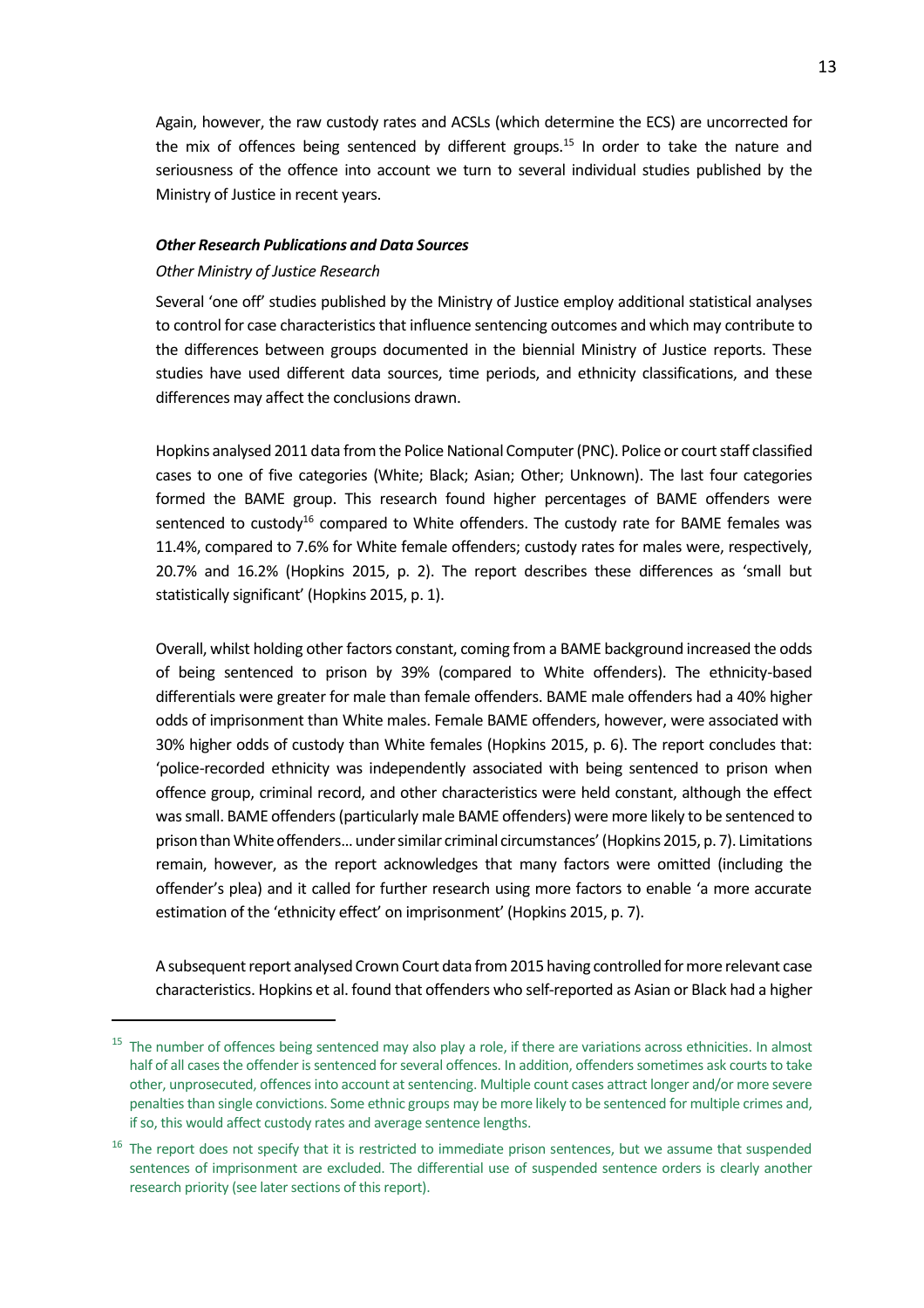likelihood of imprisonment (relative to White offenders); the authors described this difference as 'statistically significant and medium sized' (2017, p. 5). Offenders who self-classified as Chinese had an even higher likelihood of being sentenced to imprisonment. The report notes that:

*'Self-reporting as Asian, Black, or Chinese or other was associated with an increased odds of imprisonment compared with the White category. Self-reporting as Asian or Black was associated with a 50-55% increase, whilst self-reporting as Chinese or other saw an 80% increase in the odds of imprisonment rates. Each of these effects was statistically significant and medium sized'* (Hopkins et al. 2017, p. 5).

Some of the differences in custody rates for Black and Asian offenders and White offenders were due to different guilty plea rates – BAME defendants were less likely to plead guilty and therefore less likely to benefit from plea-based sentence reductions.<sup>17</sup> However, the discrepancies remained statistically significant even after controlling for plea.

This research also examined three offence categories. For offences classified as 'acquisitive violence' or 'sexual offences', custody rates were comparable across ethnic groups. For drugs offences, however, significant differences emerged. The odds of receiving imprisonment for BAME offenders were more than two times those of White offenders. However, the report cautions that 'variations in the rates of imprisonment could potentially arise from variations in the mix of offences' (Hopkins et al. 2017, p. 9).

Another recent Ministry of Justice report (Uhrig 2016) used a different methodology to identify whether disproportionality existed at various stages of the criminal justice system, including sentencing. One advantage of this study is that it compared ethnic groups sentenced in the magistrates' courts and the Crown Court using self-reported ethnicity.<sup>18</sup> The aim was to identify the stages in the criminal justice system where ethnic disproportionality increased or decreased for BAME individuals. This analysis replicates similar analyses reported in the US, and was recommended by the Lammy Review. The Relative Rate Index compares groups and provides information about the difference between groups at stages of the criminal justice system.

Uhrig reports that in the magistrates' courts, Black males were 'about 20% less likely than white men to be sentenced to custody' but, in the Crown Court, Black men were 'about 12% *more likely* than white men to receive a custodial sentence' (2016, p. 19). The author described this effect as 'small, but statistically significant' (Uhrig 2016, p. 19). Another divergence from the Hopkins research was that the ethnicity-based differentials were greater for female offenders. For women, the differential in the Crown Court was even more striking: Black women were about 25% more likely than White women to be sentenced to custody.

 $17$  This finding has emerged repeatedly from research since the Hood study of data from 1989.

<sup>&</sup>lt;sup>18</sup> The categories in this research were: (1) White; (2) Black; (3) Asian; (4) Mixed ethnic; (5) Other ethnic, including Chinese.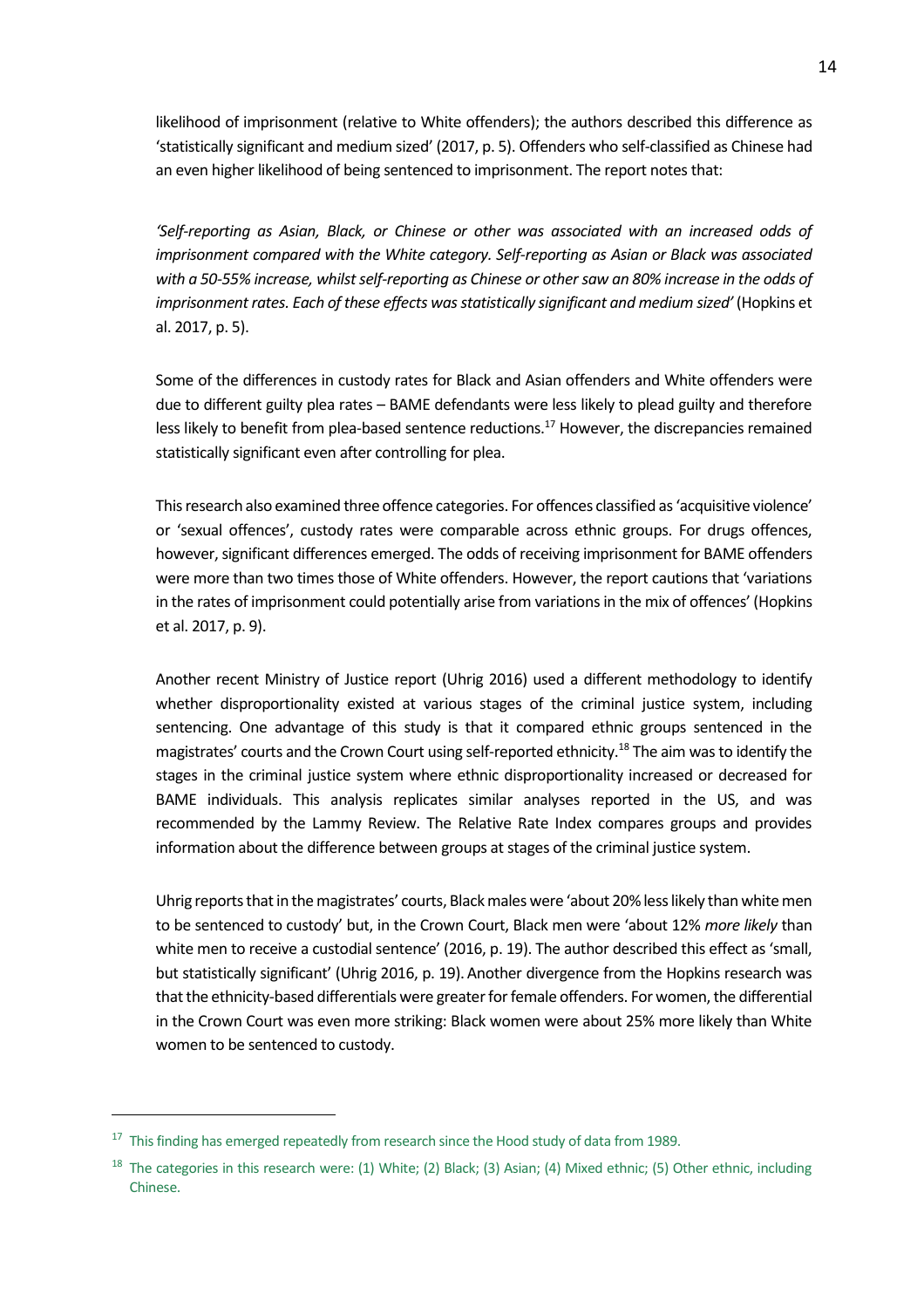Consistent with earlier research, this study also uncovered variation across offences. No ethnicitybased differences emerged for robbery offences. For sexual offences, however, Black men were more likely, and Asian men less likely than White males to receive a custodial sentence. For drug offences, Black and Asian offenders were about 1.4 times more likely than White offenders to receive a custodial sentence. Black women were about 2.3 times more likely to receive a custodial sentence compared to White women. Uhrig concluded that: 'disproportionality in prison for BAME men and Black women convicted of drugs offences can be traced by back to a combination of disproportionate arrest and disproportionate custodial sentencing at the Crown Court' (2016, p. 22).

#### *Summary of Trends from Ministry of Justice Research*

Although the Ministry of Justice research studies have controlled for the effects of many variables affecting sentencing (such as plea) they are still unable to account for all relevant factors. As the Lammy Review noted, these studies 'could not account for the impact of aggravating and mitigating factors, or for the possibility that BAME offenders may have been convicted of more serious drugs offences than their White counterparts, but it was able to take account of sex, ethnicity, age, previous criminal history and the plea decisions' (2017, p. 33).

#### *Sentencing Council Research: Drug Offences*

Research published by the Sentencing Council in 2019 overcame some of the limitations of previous research. Isaac (2019) drew upon the Sentencing Council's *Crown Court Sentencing Survey* (CCSS) in which sentencers identified the principal factors that they had taken into account at sentencing. The advantage of this unique data source<sup>19</sup> over the PNC or courts data is two-fold.

First, the data are provided by the sentencer directly, and not simply coded by a researcher or administrator. As a result, the information is more accurate. For example, when researchers code an offender's previous convictions there is no way of knowing how many (if any) were actually taken into account at sentencing.<sup>20</sup> In the CCSS, the sentencer records the number of prior offences actually taken into account at sentencing. Second, the CCSS captures information which is unavailable from the court files, but which may have had an important influence on the sentence imposed. These include factors reflecting personal mitigation, such as remorse and whether the offender was a caregiver. As noted earlier, these and other offender-related variables are not recorded in court statistics.<sup>21</sup> Isaac was thus able to control for all mitigating and aggravating factors taken into account by the court.<sup>22</sup> Since the Sentencing Council discontinued this survey in 2015, the data analysed are restricted to the Crown Court during the period 2012-2015.

<sup>&</sup>lt;sup>19</sup> For discussion of the limitations of this survey, see Roberts and Hough (2015, p. 8) and, more generally on the use of sentencing data, see Dhami and Belton (2015).

<sup>&</sup>lt;sup>20</sup> Many previous convictions will have no aggravating effect on sentence because they were too old, too trivial or insufficiently related to the current offence. See Roberts and Pina-Sánchez (2014).

<sup>&</sup>lt;sup>21</sup> These factors include many aspects of the offence as well as the offender's personal circumstances. For example, whether the offence was planned or spontaneous or whether the offender had good character.

 $22$  That is, all the guideline factors noted on the CCSS form. The sentence may have been affected by sentencing factors not specified in the guideline and which would not have been recorded by the form.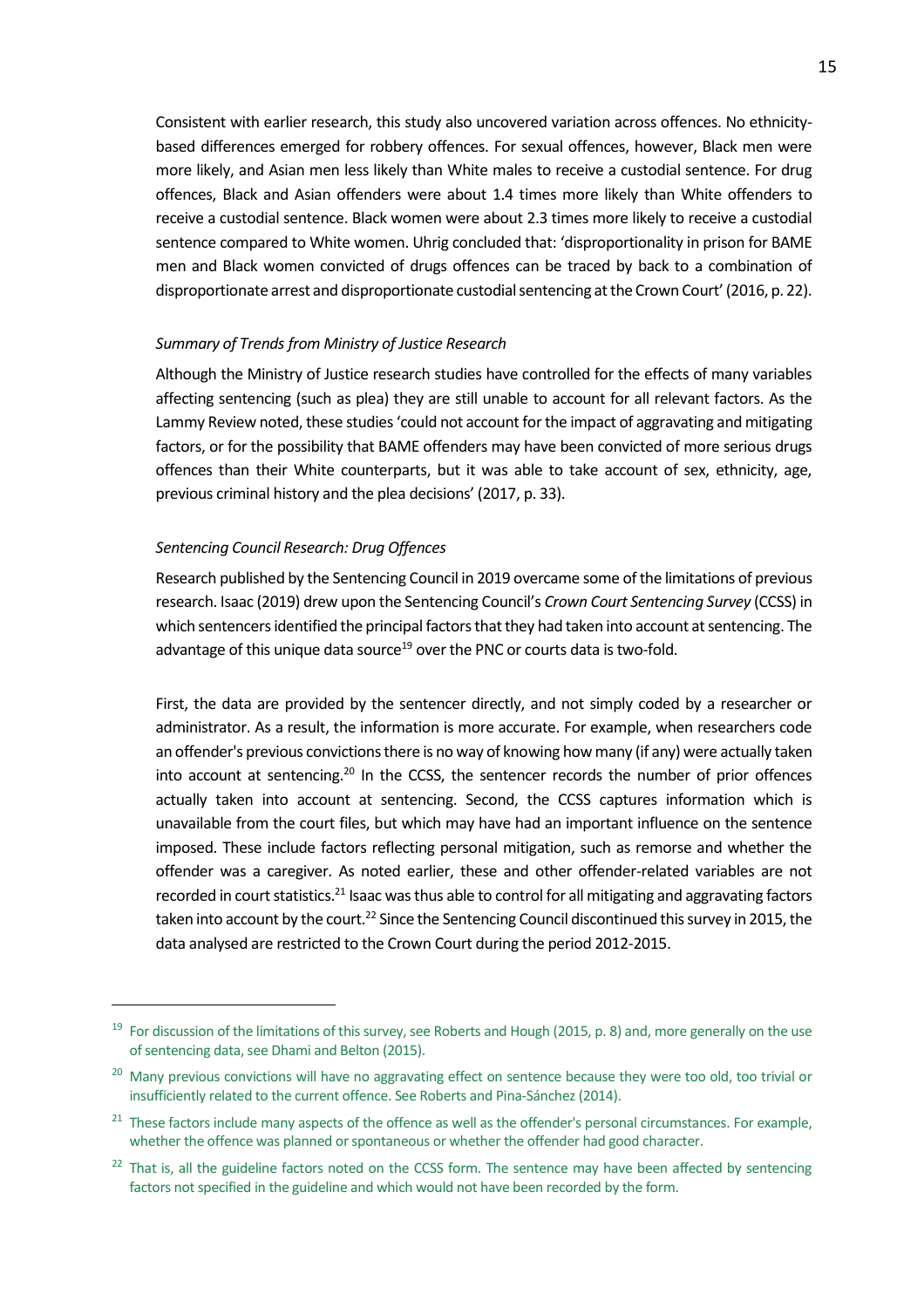For the drugs offences studied,<sup>23</sup> an offender's ethnicity<sup>24</sup> was associated with a statistically significant increase in the likelihood of receiving an immediate prison sentence, after controlling for 'many (but not all) of the main factors that sentencers are required to take into account when sentencing these three specific offences' (Isaac 2019, p. 1). The analysis showed that the odds of a Black offender receiving an immediate custodial sentence were 40% higher than for a White offender. The ethnic disparities documented in the Sentencing Council's study were smaller than those found in the Ministry of Justice research (see above), reflecting, presumably, the larger number of case characteristics included.

No differences emerged between the lengths of prison sentences imposed on Black offenders compared to White offenders but Asian offenders received slightly longer prison sentences (4% longer) than White offenders (Isaac 2019, p. 19). This difference was described as 'small'<sup>25</sup> but was statistically significant. Finally, despite this being the most comprehensive analysis to date (in the sense of the case characteristics controlled for), the report states that 'the results of this analysis should not be regarded as conclusive' (Isaac 2019, p. 4).

### 4. SUMMARY AND RESEARCH PRIORITIES

Despite the accumulated research, our knowledge of differential sentencing across ethnic groups remains imperfect.<sup>26</sup> Many gaps exist in terms of the nature and extent of the problem. That said, we draw the following preliminary conclusions from the studies published to date.

\* Research on sentencing outcomes has used both third-party and self-reported ethnicity, although the most common approach uses self-identification. While differences in the manner of classification may affect statistical patterns, the general finding that BAME groups are associated with a greater use of imprisonment remains unaffected.

While visible minority offenders consistently attract higher custody rates than White offenders, the ordering of different groups varies from study to study. The most recent biennial Ministry of Justice report found that the categories 'Chinese and other' and 'Asian' attracted the highest custody rate (averaged over all offences).

<sup>&</sup>lt;sup>23</sup> The analyses included sentences imposed in the Crown Court for the offences of supply, possession with intent to supply, and conspiracy to supply a controlled drug of classes A and B.

<sup>&</sup>lt;sup>24</sup> Cases were assigned to ethnicity categories by a police officer or an administrator and were 'based on the visual appearance of the offender' (Isaac 2019, p. 7).

<sup>&</sup>lt;sup>25</sup> The 4% difference equates to approximately one additional month on the length of sentence (Isaac 2019, pp. 3-4).

<sup>&</sup>lt;sup>26</sup> This said, it is worth noting that as a result of the duty under section 95 of the Criminal Justice Act 1991, much more is known about sentencing of minority defendants in England and Wales than most other jurisdictions. Few countries routinely collect and publish sentencing statistics broken down by the race or ethnicity of the offender.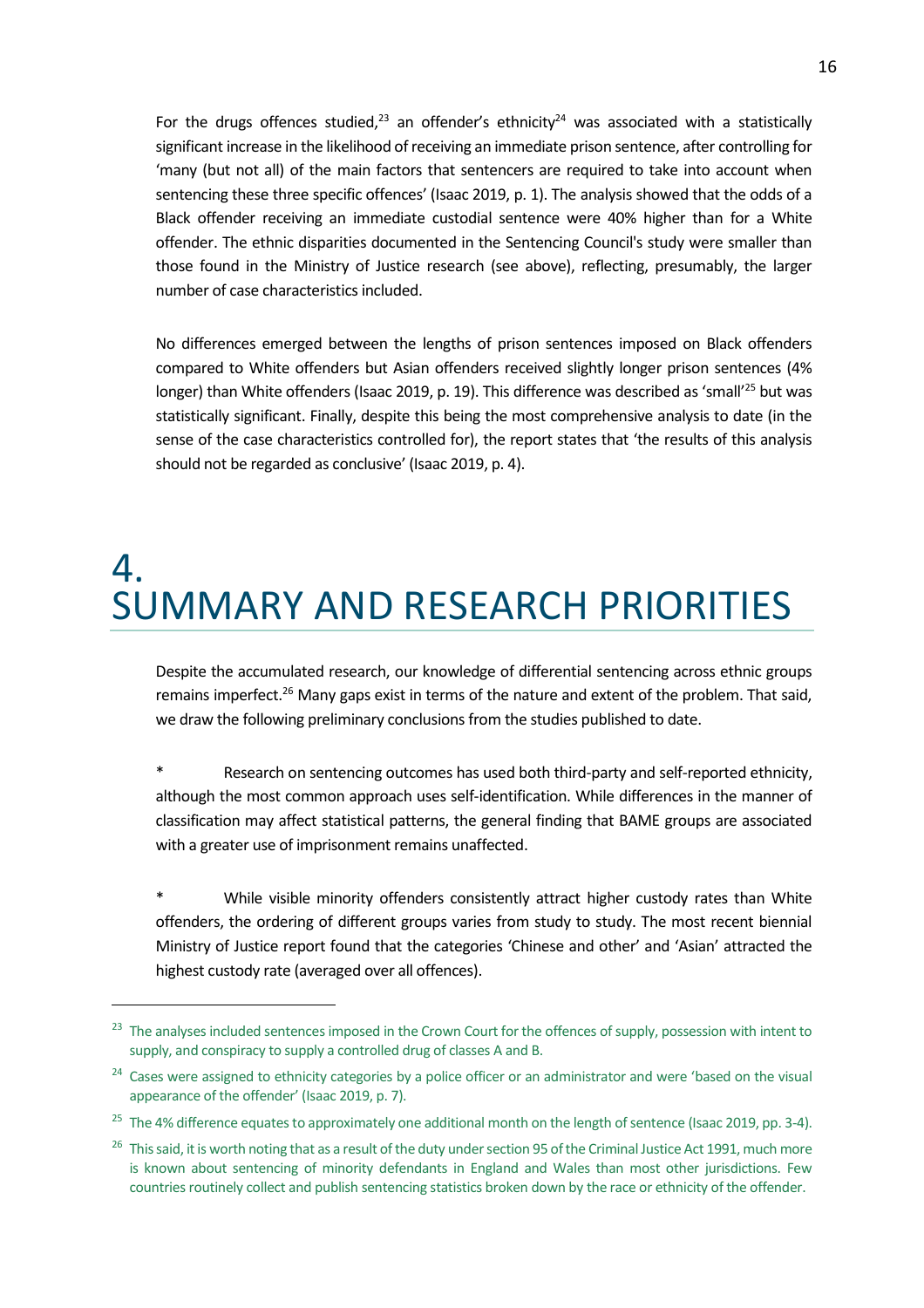Although group-based differences in custody rates and custodial sentence lengths are relatively modest, they are consistently statistically significant.

To date, research has focused on two measures of imprisonment: custody rates and average custodial sentence lengths. There is long-standing evidence of ethnicity-based differences using both measures.

An 'Expected Custodial Sentence' which combines both measures reveals that all BAME groups are associated with higher use of custody as a sanction, with Asian and then Black ethnic profiles attracting the highest imprisonment scores in 2019. Over the period 2009-2019, Black offenders attracted the most punitive imprisonment levels.

The differences between ethnic groups are striking for some offences, more modest for others, and absent for many categories of offending. Ethnicity-based differences have emerged most consistently and strongly for drug offences. This is the only category of offending that has been explored using the most detailed (yet time-limited) sentencing database (the Sentencing Council's Crown Court Sentencing Survey).

Most studies published to date have been restricted to indictable offences in the Crown Court. Little is known about ethnicity-related sentencing differentials in the magistrates' courts.<sup>27</sup>

Since the research has examined only custody rates and average custodial sentences, no conclusions may be drawn about ethnicity differentials with respect to the other principal sanctions, including fines, suspended sentence orders and community orders.

#### *Research Priorities*

Understanding the magnitude and nature of differential sentencing is vital to devising appropriate remedies. Although the biennial Ministry of Justice reports document ethnicity-based differences, these are uncorrected for a range of factors which affect sentencing outcomes. The annual court statistics provide a useful historical record, but additional, multivariate analyses which control for all legally-relevant factors are needed. The Sentencing Council's CCSS which has been used to explore sentencing outcomes for drug offences should be used to explore sentencing outcomes for other offences. This survey has the advantages noted earlier of generating a more accurate portrait of sentencing practices. However, as noted, data collection ceased in 2015, so fresh research is also required. Several research priorities exist.

<sup>&</sup>lt;sup>27</sup> The biennial Ministry of Justice reports covering the period before 2009 provide sentencing outcomes for BAME groups in both the magistrates' courts and the Crown Court.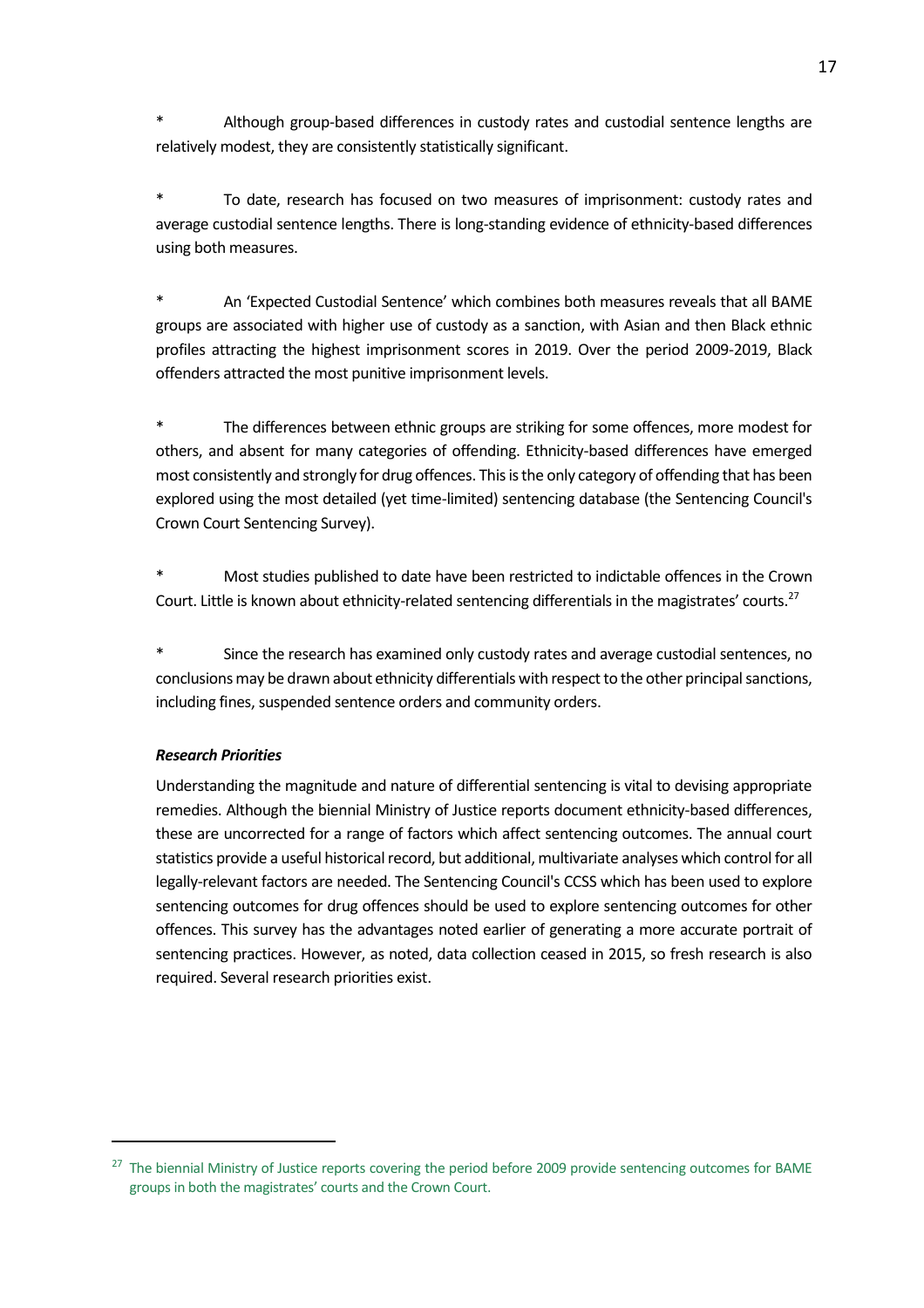#### *Magistrates' Courts*

It is important to extend the research to encompass the magistrates' courts where the vast majority of offenders are sentenced. As noted, the Ministry of Justice reports discontinued publication of sentencing trends in the magistrates' courts some time ago.

#### *Other Offences*

Ethnicity-based sentencing differentials appear greatest for drug offences. Drug offences also have the second highest rate of ethnic minority individuals. Other offences in which BAME defendants are over-represented include robbery, possession of weapons and fraud.

#### *Local Variation*

The Ministry of Justice reports summarise sentencing outcomes across England and Wales. Almost nothing is known about differences at the local level. As noted earlier, the Hood research found significant local variation in ethnicity-based differentials. Similarly, earlier reports provided sentencing outcomes for selected areas, revealing differences in the extent of differences.

#### *Other Sanctions and Court Orders*

Research is needed to examine any potential ethnicity-based differentials with respect to: the magnitude of fines; the use and duration of suspended sentence orders; use and length of community orders; the number and severity of requirements imposed on offenders serving either a community order or a suspended sentence order; and the use of Out of Court Disposals (OOCDs). $^{28}$ 

#### *Sources of Information for Courts*

The key question is *why* certain ethnic categories are associated with higher custody rates or longer ACSLs. Other questions also arise. Which factors explain these differences, and how many are legally-relevant? In order to answer such questions, researchers will need to explore a range of hypotheses. We have already noted that BAME defendants are less likely to plead guilty. This effect contributes to, but does not fully explain their higher Expected Custodial Sentence score. Another explanation for differential sentencing outcomes could involve Pre-Sentence Reports (PSRs). These reports provide information about the offence and the offender and courts consider the recommendations contained in PSRs when determining whether to impose a custodial sentence. PSRs can therefore exercise an important influence on sentencing outcomes. Ethnic differences emerge with respect to the relationship between the PSR's sentence recommendation and the sentence imposed by the court. The two sentences (recommended or imposed) were the same in over 90% of cases involving White offenders, but only 61% of Black offenders (Ministry of Justice 2019, p. 32). What explains this discrepancy and what consequences does it have for BAME defendants? In-depth research into the PSR may shed light on the higher use of imprisonment for BAME defendants.

<sup>&</sup>lt;sup>28</sup> The Lammy Review called for the Open Justice Initiative to 'explore whether BAME defendants were equally likely to receive prison sentences and community sentences – or whether they received a particular type of sentence or order more often in comparison with White defendants at the same court' (2017, p. 34).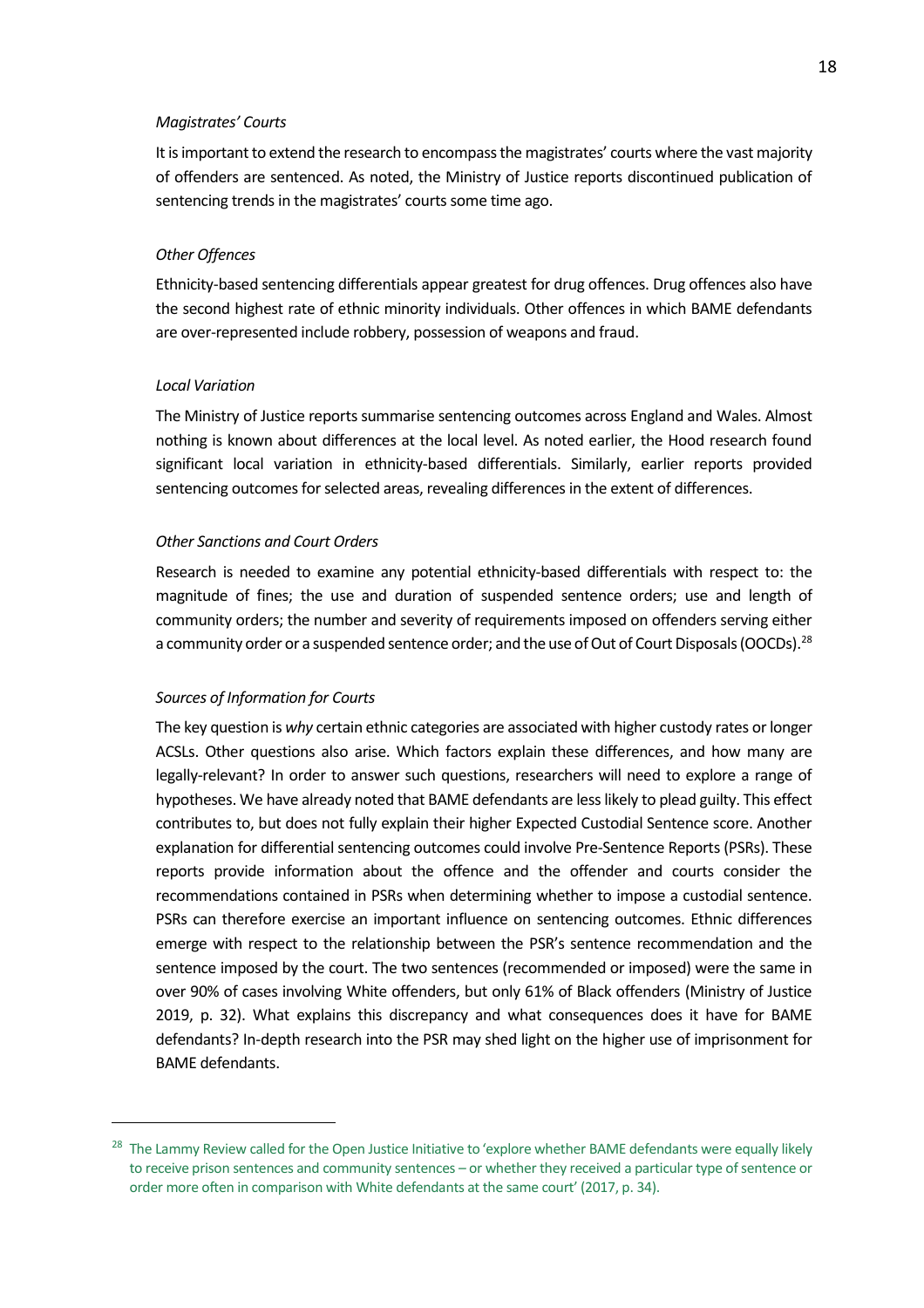#### *Qualitative Research*

The research reviewed in this report was all quantitative. Qualitative research with defendants and practitioners will be needed to explore aspects of differential sentencing which are not, or cannot be, captured by statistical databases. In addition, the sentencing differentials and trends documented in the various reports should be compared to surveys of offenders and the general public. Research has demonstrated that BAME respondents express less confidence in criminal justice agencies and professionals. To what extent do the lower levels of confidence in sentencing and criminal justice track ethnic differences in sentencing outcomes? Do members of BAME communities express less confidence in the criminal justice system because they perceive it treats BAME defendants more harshly?

### 5. **CONCLUSION**

For many years now, rates of immediate imprisonment have been higher for Black and other ethnic minority groups than for White offenders. In order to ensure that the sentencing process treats all offenders equally it is necessary to understand both the magnitude and causes of differential sentencing. This report has demonstrated that while custody rate differences may have declined in recent years, ethnic minority offenders are still associated with more punitive sentencing outcomes – at least with respect to the use and duration of immediate terms of imprisonment. These differences have been documented for decades. Now the challenge to researchers is to determine the causes of any disparities of outcome. As the Lammy Review noted, it is important to produce evidence-based explanations for striking differences in sentencing outcomes in order to allay any fears of bias at sentencing (2017, p. 33). The challenge to the Government, the courts and possibly the Sentencing Council, is to devise appropriate remedies for any disparities which cannot be explained by reference to legitimate sentencing factors. First, however, we need a more complete understanding of the problem.